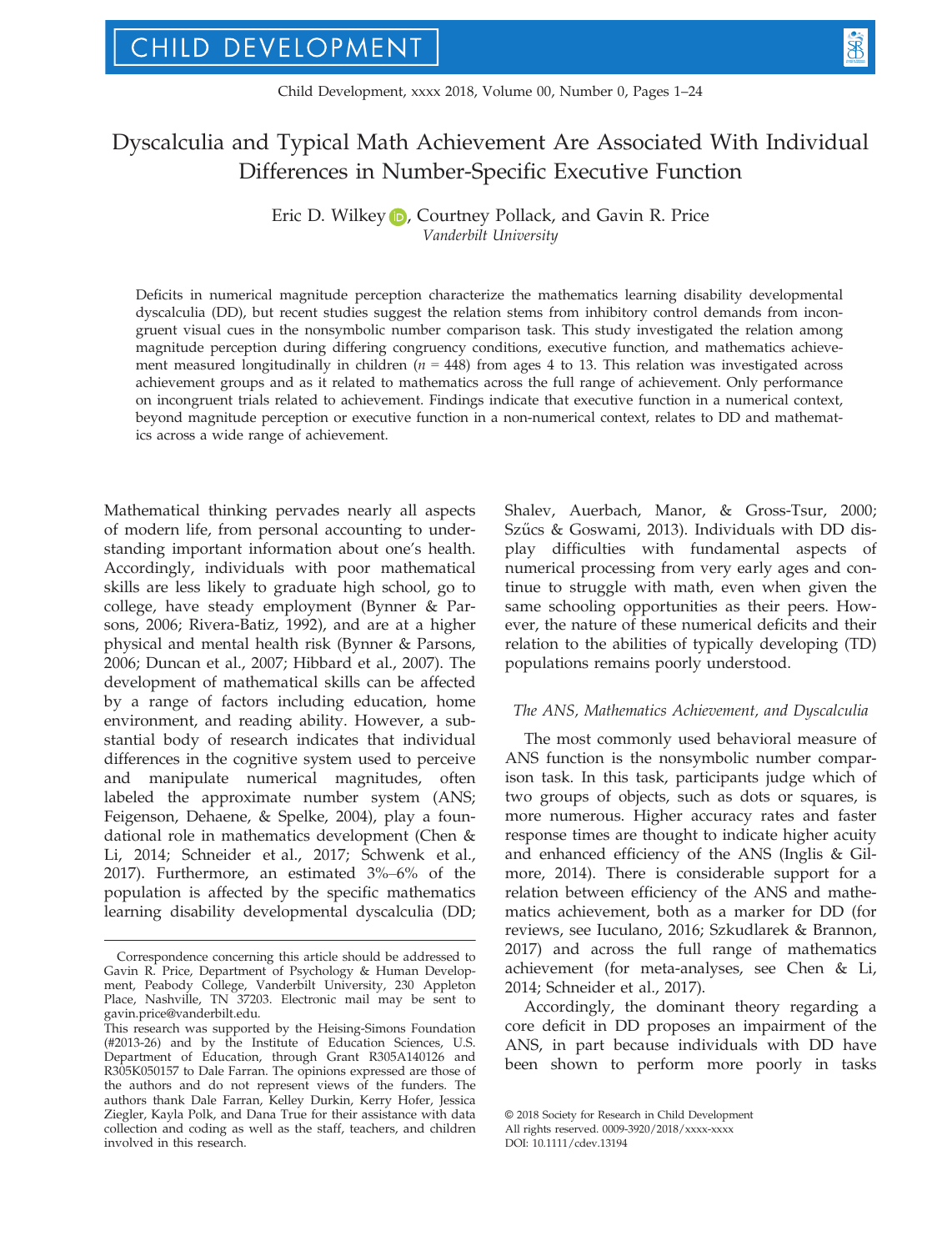designed to measure the ANS, such as the nonsymbolic number comparison task (Mazzocco, Feigenson, & Halberda, 2011; Mejias, Mussolin, Rousselle, Grégoire, & Noël, 2012). Furthermore, neuroimaging research suggests that individuals with DD have atypical structure and function of proposed neural substrates of the ANS, such as the intraparietal sulcus (Ashkenazi, Black, Abrams, Hoeft, & Menon, 2013; Dinkel, Willmes, Krinzinger, Konrad, & Koten, 2013; Kaufmann et al., 2009; Mussolin et al., 2010; Price, Holloway, Räsänen, Vesterinen, & Ansari, 2007; Rosenberg-Lee et al., 2015; Rotzer et al., 2008; Rykhlevskaia, Uddin, Kondos, & Menon, 2009). Given this evidence, many researchers suggest that deficits in symbolic number processing, arithmetic fluency, and higher order mathematical thinking stem from a core deficit in the ANS (Butterworth, Varma, & Laurillard, 2011; Iuculano, Tang, Hall, & Butterworth, 2008; Wilson & Dehaene, 2007).

Although there is some consensus that the ANS is atypical in individuals with DD, there is much disagreement as to the true mechanistic nature of this deficit (Szűcs & Goswami, 2013), its causal role in DD (Mazzocco & Rasanen, 2013), and whether the deficit is isolated to the ANS or may be concomitant with deficits in symbolic representation of number or issues related to executive functions (Fias, Menon, & Szucs, 2013; Rousselle & Noël, 2007; Szűcs, Devine, Soltesz, Nobes, & Gabriel, 2013). It should be further stated that the developmental relation between the ANS and the acquisition of symbolic number faculty is both important and not well understood. It is important in that mathematics is inherently symbolic, and further, most symbolic number tasks have a significantly stronger relation to math achievement than nonsymbolic tasks (De Smedt, Noël, Gilmore, & Ansari, 2013; Fazio, Bailey, Thompson, & Siegler, 2014; Geary et al., 2018; Holloway & Ansari, 2009; Schneider et al., 2017). Therefore, the importance of the ANS for math development may depend on its relation to the acquisition of symbolic number (Reynvoet & Sasanguie, 2016; vanMarle et al., 2018) or their continued relation throughout development (Leibovich & Ansari, 2016), but remains a matter of considerable debate.

Adding to this complication, individual differences in ANS acuity consistently correlate with mathematics across the full range of achievement (Halberda, Mazzocco, & Feigenson, 2008; Keller & Libertus, 2015; Schneider et al., 2017), suggesting the relation is not isolated to group differences that identify severe mathematics deficits but rather

extends broadly across achievement levels. As a result, it remains unclear whether DD represents a qualitatively distinct subgroup with distinct cognitive deficits or is the lowest extreme of a continuous distribution. This distinction is important for developing appropriate intervention strategies to remediate low mathematics skills (Butterworth & Kovas, 2013; Henik, Rubinsten, & Ashkenazi, 2011). For example, if individuals with DD are identified as suffering from a specific impairment of magnitude processing that is qualitatively distinct in its mechanistic origin from their TD peers, it would suggest that remediation should target the training of this uniquely impaired mechanism.

# Nonsymbolic Number Comparison as a Measure of the ANS?

One problem undermining the link between ANS function and mathematics development is the reliance on nonsymbolic number comparison as a measure of ANS acuity. Conventionally, nonsymbolic number comparison performance has been interpreted as a measure of ANS function (De Smedt et al., 2013). However, recent research suggests that the task may be measuring more than ANS acuity alone. Specifically, several studies have shown that nonsymbolic number comparison is highly influenced by the visual parameters of task stimuli (Gebuis & Reynvoet, 2011, 2012; Leibovich & Henik, 2013; Szűcs, Nobes, et al., 2013). For example, Szűcs, Devine, et al. (2013) and Szűcs, Nobes, et al. (2013) showed that congruency effects have a large impact on the ratio-based internal Weber fraction, or  $w$ , a common metric of measuring ANS acuity. Furthermore, the impact was even greater for children than in adults, leading them to suggest the visual parameter confound could also be complicated by an interaction with development. In general, visual properties such as surface area and object size covary with numerosity. If these properties are not controlled when creating stimuli, participants can rely on non-numerical cues to select the more numerous array. Thus, to ensure participants employ a strategy focused on numerosity, stimuli are designed such that, in some trials, the more numerous dot set has a greater surface area or dot size (congruent trials), and in other trials a lesser surface area or dot size (incongruent trials; e.g., Dehaene, Izard, & Piazza, 2005).

Recent studies suggest that performance on incongruent trials may drive the relation between nonsymbolic number comparison and mathematics performance (Bugden & Ansari, 2016; Clayton,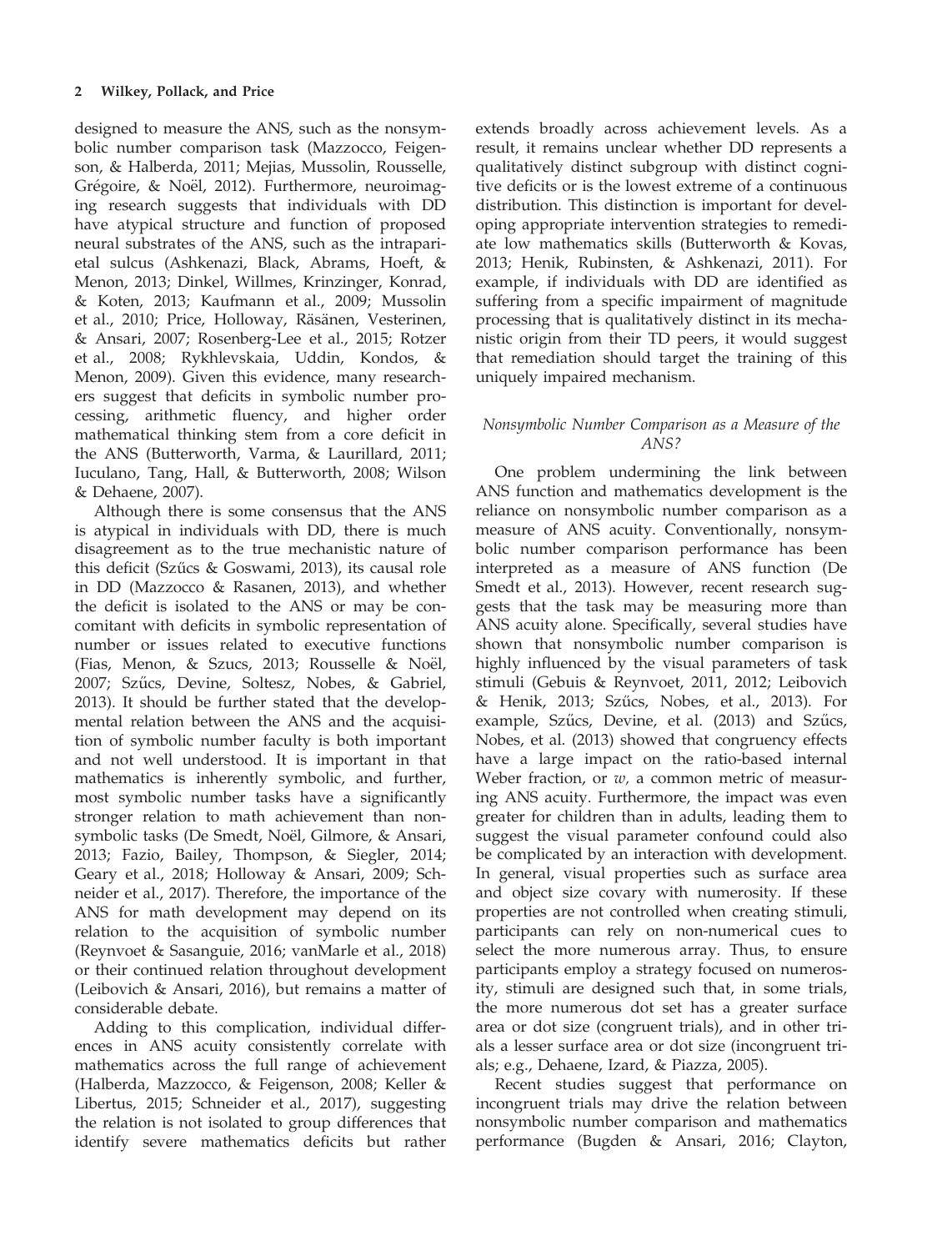Gilmore, & Inglis, 2015; Cragg, Keeble, Richardson, Roome, & Gilmore, 2017; Fuhs & McNeil, 2013; Gilmore et al., 2013; Keller & Libertus, 2015). For example, in a study comparing nonsymbolic number comparison performance in children with DD versus TD peers, Bugden and Ansari (2016) found that children with DD only differed on incongruent trials. A follow-up analysis showed that children's visuospatial working memory predicted ANS acuity on incongruent trials, indicating that visuospatial working memory may be an important cognitive process utilized for extraction of numerosity in the presence of other visually salient information. Similarly, studies by Gilmore et al. (2013) and Fuhs and McNeil (2013) found that only performance on incongruent trials of the nonsymbolic number comparison task was related to mathematics performance across a wide range of mathematics achievement in primary school and preschoolers, respectively. To explain this specific relation, the authors of those studies suggest that incongruent, non-numerical visual cues in the comparison task require participants to inhibit their visually based response before making a quantity-based judgment, thus engaging inhibitory control mechanisms. Accordingly, both Gilmore et al. and Fuchs and McNeil posit that inhibitory control and selective attention demands of incongruent trials, rather than ANS acuity, drive the relation between nonsymbolic comparison performance and mathematics. Indeed, after controlling for inhibitory control, the relation between mathematics performance and nonsymbolic comparison was no longer statistically significant in both studies.

# The ANS and Executive Function

Still, the contribution of executive function to the relation between nonsymbolic number comparison and mathematics performance remains unclear. In contrast to Gilmore et al. (2013) and Fuhs and McNeil (2013), both Keller and Libertus (2015) and Gilmore, Keeble, Richardson, and Cragg (2015) found that the relation between accuracy in the number comparison task and mathematics persisted when controlling for inhibitory control, which suggests the relation between number comparison performance and mathematics is not fully accounted for by domain-general inhibitory control. Starr, DeWind, and Brannon (2017) compared the relation between mathematics achievement and the influence of numerical acuity as distinct from the influence of non-numerical visual parameters on nonsymbolic number comparison performance

while also measuring inhibitory control in a nonnumerical task (i.e., day/night in children and flanker in adults) in a 4- and 6-year-old sample and a sample of adults. Their results indicated that numerical acuity correlated with higher math scores in the 6-year-old sample, whereas non-numerical bias and inhibitory control did not, which, in agreement with the two previous studies, suggests that numerical discrimination relates to mathematics achievement. However, Starr et al.'s measure of non-numerical bias is a regression term that accounts for the influence of visual parameters on participants' behavior, which is somewhat distinct from performance on trials where visual information is incongruent with numerosity and would more directly address the notion of a number-specific executive function. Furthermore, it should be noted that all five of these studies focused on inhibitory control in a TD sample, whereas Bugden and Ansari's (2016) findings related performance on incongruent trials of the nonsymbolic comparison task to group differences between DD and TD children. In addition to the group differences versus individual differences distinction between studies, Bugden et al. investigated the role of visuospatial working memory as opposed to inhibitory control.

Although dominant models indicate that executive function can be divided into the broad categories of working memory/updating, inhibitory control, and attention shifting (Bull & Scerif, 2001; Miyake et al., 2000), most prior studies on nonsymbolic comparison and mathematics achievement have controlled for only one aspect of executive function, either working memory or inhibitory control. As a result, the more fine-grained mechanistic relations between executive function deficits and ANS deficits have been difficult to determine. To address these issues, this study focuses on two outstanding questions regarding the relation among the ANS, executive function, and mathematics achievement in typically and atypically developing individuals in order to provide more information about the specific mechanisms at play during nonsymbolic number comparison.

First, what are the mechanisms underlying the relation between performance on incongruent trials of the nonsymbolic comparison task and mathematics achievement as compared to congruent trials? Previous studies have framed the correlation between nonsymbolic comparison performance and mathematics achievement as attributable to either individual differences in the ANS or executive function. An additional possibility is that incongruent trials on the nonsymbolic number comparison task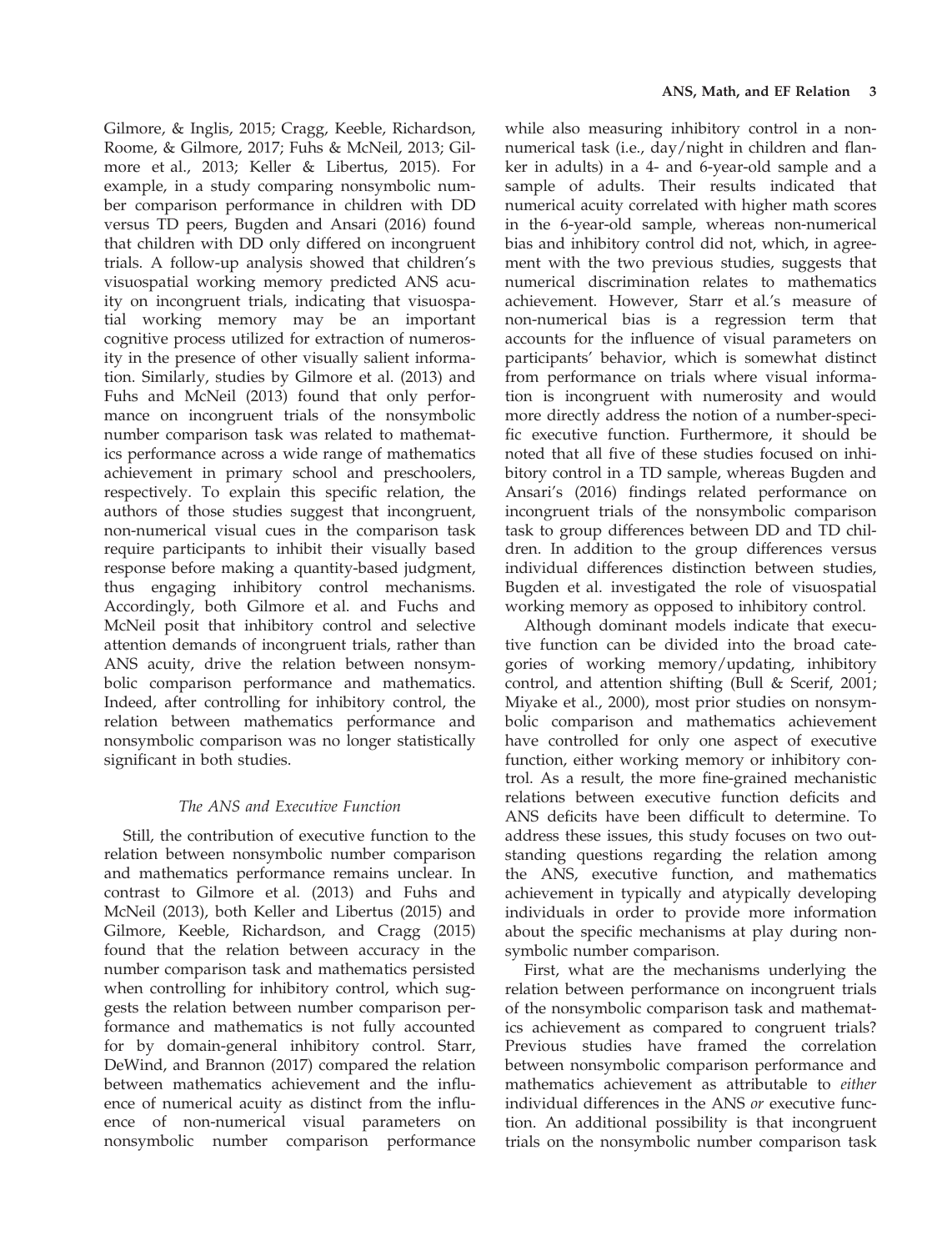require an interaction of executive function and the ANS, or in other words, a number-specific executive function. Rather than the relation between number comparison performance and math achievement depending on neurocognitive mechanisms associated with numerical magnitude processing or executive function independently, a deficit could originate from the biological interplay of these two mechanisms. Successfully answering an incongruent trial requires selective attention to the discrete quantity of each dot set while ignoring other salient, yet irrelevant, stimulus dimensions. Consistent with this suggestion, experimental studies have demonstrated a distinction between executive function related to numerical and non-numerical content. In a study of DD adults, individuals with DD had difficulty recruiting attention to numerical information but not non-numerical information under heightened cognitive load (Ashkenazi, Rubinsten, & Henik, 2009). In children, Bull and Scerif (2001) demonstrated that inhibitory control and working memory of numerical information accounts for significant variance in individual differences in mathematics ability beyond similar, non-numerical measures of executive function. Therefore, to appropriately account for the possibility of an interaction between executive function and the ANS, executive function must be measured in both non-numerical and numerical contexts.

Second is the relation among executive function, nonsymbolic number comparison, and mathematics achievement a specific facet of atypical development, comprising a characteristic of DD that sets the disorder qualitatively apart from typical developmental trajectories, or is the relation a characteristic of a broad range of typical mathematics skill development? Previous research appears to suggest that measurements of the ANS correlate with mathematics across the full range of mathematics achievement (Schneider et al., 2017). At the same time, studies suggest that the ANS of individuals with DD is neurobiologically atypical and functions differently than that of their TD peers (Mazzocco et al., 2011; Price et al., 2007). Distinguishing between these alternatives may provide meaningful implications for intervention strategies.

## This Study

To address the questions above, this study investigates the relations among ANS function, executive function, and DD by examining performance on the nonsymbolic comparison task, separately for congruent and incongruent trials while controlling for

multiple aspects of executive function. Importantly, executive function here is measured in a nonnumerical context. To build directly on previous work, we take a similar approach as Mazzocco et al. (2011). We first compare performance in the nonsymbolic comparison task across multiple mathematics achievement groups (DD, low achieving [LA], and typically achieving [TA]) defined through multiple years of consistent achievement, including the first 3 years of school entry. Second, we consider the relation between performance on the nonsymbolic comparison task and mathematics achievement more broadly through a regression analysis with a large sample that includes the full range of mathematics achievement. In the first analysis, if DD is characterized by a distinct core deficit of the ANS, performance on both congruent and incongruent trials of the task should distinguish among achievement groups. If, on the other hand, DD is characterized by deficits specific to executive function, performance on only the incongruent trials of the nonsymbolic comparison task should account for achievement group differences but not after controlling for measures of non-numerical executive function. However, if impaired numberspecific executive function underlies DD, we would expect group differences between the DD group and the other achievement groups on incongruent trials, but not congruent trials, after controlling for non-numerical, domain-general executive functioning. Similarly, in the second analysis, if numberspecific executive function is related to individual differences in mathematics achievement across a wide range of achievement, not only a distinction between DD and the other achievement groups, performance on incongruent trials should predict mathematics achievement beyond what can be accounted for by congruent trials and multiple components of non-numerical executive function.

#### Method

#### Participants

The current sample was drawn from a study of students who participated in an earlier longitudinal study of early mathematical skills (Pre-K to first grade; Hofer, Lipsey, Dong, & Farran, 2013). The analytic sample for the original study included 771 children. In the follow-up study, we were able to locate 628 students attending public school in the 2013–2014 year in the same district as they attended in Pre-K (16 had withdrawn from the study in first grade and were not contacted for further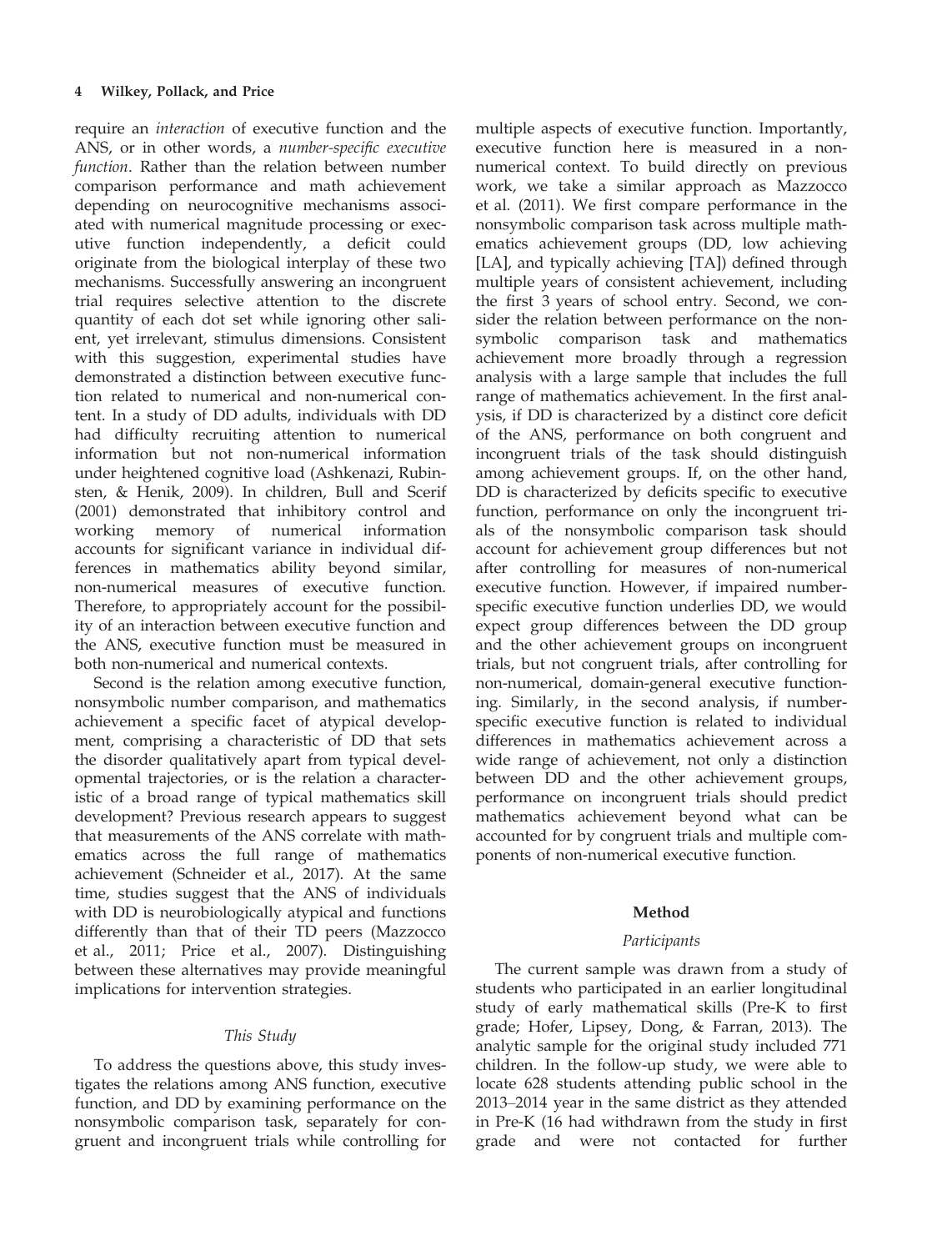participation, 29 had moved out of the state, 53 had moved out of the district, and 45 were not located despite all efforts). Of those 628, we obtained parental consent and assessed 517 children in the 2013–2014 school year, 506 children in the 2014– 2015 school year, and 503 children in the 2015–2016 school year. 497 children were assessed at all three time points in middle school. English language learners ( $n = 43$ ) were excluded because non-native language of mathematics instruction could lead to low mathematics achievement for reasons other than the cognitive factors investigated in this study.

Our final sample comprised 448 students for whom we had measures of mathematics achievement from two of the three early time points (spring of preschool, kindergarten, and first grade) and from two of the three later time points (fifth, sixth, and seventh grades), reading achievement measured at the end of kindergarten, inhibitory control and task switching measured at sixth or seventh grade, and working memory measured at fifth or sixth grade. This represents a loss of 26 students due to missing data for any of these measures from the full middle school follow-up sample  $(n = 517)$ , or 5.0%, and only complete cases given the above criteria are analyzed. Methods for resolving differences in measurement year are described below in the description of each measure.

The final sample was 56.5% female, 9.6% White, 87.1% Black, 0.7% Hispanic, 1.1% Middle Eastern, 0.2% Asian or Pacific Islander, and 1.3% other races (no further distinction of race available). Of the 448 students who should have been in sixth grade in the 2014–2015 school year if they had not been retained or promoted early, 78 (17.4%) were still in fifth grade and 1 (0.2%) had been promoted to seventh grade. Students were located in 76 schools in the first year of the follow-up study (fifth grade), including 31 elementary schools, 27 middle schools, 11 charter schools, and 7 Innovation Cluster schools (i.e., schools that had been targeted for additional resources to boost achievement). Family income level was inferred on the basis of whether participants qualified for free or reduced lunches (i.e., family income < 1.85 times the U.S. federal income poverty guideline). In the current sample, 88.6% of participants qualified for free and reduced lunch, 10.3% did not, and 1.1% individuals were missing economic status data. Pre-K through first grade and fifth through seventh-grade waves of data collection were used to define mathematics achievement groups. Nonsymbolic comparison performance was utilized from sixth grade because concurrent measures of working memory and executive function

were available for children in that year. Mean age at the end of pre-K, the first data point, was 5.1 years  $(SD = 0.3, \text{ range} = 4.5{\text -}6.4)$ . See Table S1 for full descriptive statistics.

#### Achievement Groups

Individuals were placed in achievement groups if their mathematics achievement scores were consistently in the designated achievement range at two of the three early assessments (pre-K–first grade) AND two of the three later assessments (fifth–seventh grades). Given these criteria, 222 children fit into consistent achievement groups across early and later assessment periods, thus excluding 226 children, respectively, from the full sample of 448 whose achievement level varied beyond the defined threshold across time points. Descriptive statistics for the achievement group sample  $(n = 222)$  are broken down by achievement group in Table 1.

Our first set of analyses asked whether performance on congruent or incongruent trials of nonsymbolic number comparison distinguished children with DD from their LA and TA peers. One commonly used threshold for defining DD is performance in the lowest 10th percentile of standardized mathematics achievement tests (Dinkel et al., 2013; Mazzocco et al., 2011). Several studies comparing groups of student achieving in the lowest 10th percentile to those in the 11th–25th percentiles reveal important qualitative differences in cognitive profiles (Geary, Hoard, Byrd-craven, & Nugent, 2007; Mazzocco & Myers, 2003), notably indicating that the lowest achievement group had an impairment in nonsymbolic magnitude processing compared to all other achievement groups (Mazzocco et al., 2011). Therefore, in this study, we assigned participants to three different mathematics achievement groups, DD individuals  $(≤ 10th$  percentile), LA individuals (10th–25th percentile), and TA individuals (25th– 95th percentile). With these grouping criteria, 22 children met the criteria for DD, 12 for LA, and 188 for TA. Only one individual consistently scored > 95th percentile, a commonly used criterion for school placement in gifted and talented programs, and a common threshold for designating high achieving groups in research (e.g., Hoard, Geary, Byrd-craven, & Nugent, 2008; Mazzocco et al., 2011). This individual was removed from further analysis.

There is a great diversity in definitions and cutoff thresholds for defining DD in prior literature, and accordingly, findings may not hold across different criteria for selecting DD groups. To address this heterogeneity in the literature, group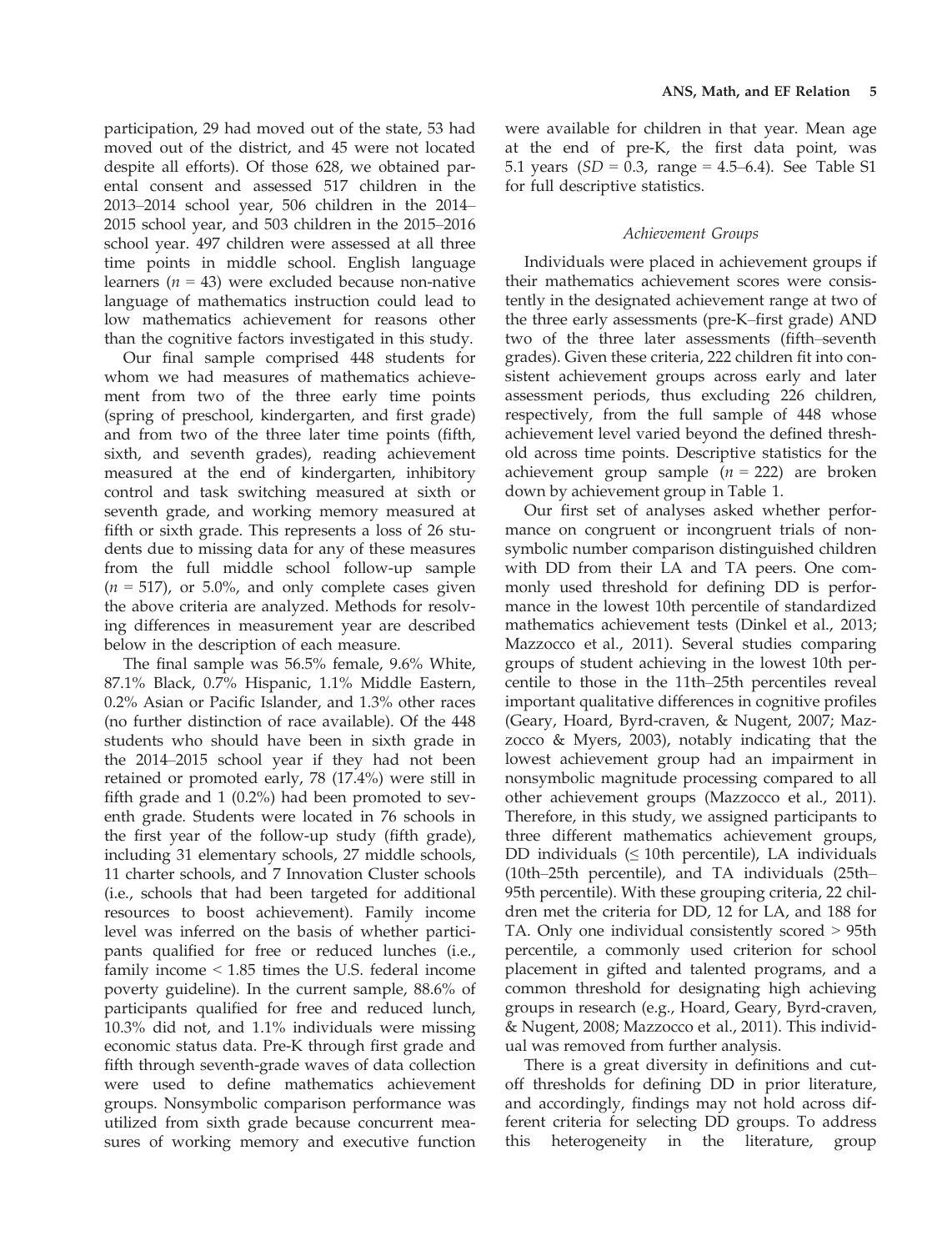## 6 Wilkey, Pollack, and Price

Table 1 Descriptive Statistics for Achievement Subgroups

|                                                               |         |      | DD ( $n = 22, 7$ female) |         |      | LA $(n = 12, 6$ female) |       |      | TA $(n = 188, 106$ female) |
|---------------------------------------------------------------|---------|------|--------------------------|---------|------|-------------------------|-------|------|----------------------------|
| Achievement group sample                                      | М       | SD   | Range                    | М       | SD   | Range                   | М     | SD   | Range                      |
| Age (years), pre-K                                            | 5.1     | 0.5  | $4.5 - 6.4$              | 5.0     | 0.3  | $4.7 - 5.5$             | 5.1   | 0.3  | $4.5 - 5.6$                |
| Age (years), sixth grade                                      | 12.2    | 0.5  | $11.4 - 13.4$            | 12.0    | 0.3  | $11.6 - 12.5$           | 12.0  | 0.3  | $11.4 - 12.6$              |
| Nonsymbolic comparison<br>(accuracy, $\%$ )                   | 71.5    | 5.3  | $62.9 - 81.4$            | 78.2    | 6.4  | $70.0 - 87.1$           | 75.8  | 5.0  | $58.6 - 91.4$              |
| Nonsymbolic comparison<br>(congruent accuracy, %)             | 78.7    | 9.1  | $63.6 - 90.9$            | 76.9    | 10.7 | $54.5 - 86.4$           | 76.3  | 11.1 | $40.9 - 95.5$              |
| Nonsymbolic comparison<br>(incongruent accuracy, $\%$ )       | 53.5    | 13.3 | $27.8 - 83.3$            | 70.8    | 21.3 | $33.3 - 94.4$           | 65.7  | 14.0 | $33.3 - 94.4$              |
| Nonsymbolic comparison<br>(Weber fraction, $w$ )              | 0.37    | 0.11 | $0.21 - 0.65$            | 0.26    | 0.10 | $0.13 - 0.48$           | 0.27  | 0.07 | $0.10 - 0.56$              |
| Backward Corsi (z-score of<br>$max span$ <sup>a</sup>         | $-1.21$ | 1.22 | $-2.4 - 0.95$            | 0.03    | 0.57 | $-0.75 - 0.95$          | 0.37  | 0.85 | $-2.44 - 2.65$             |
| Hearts and flowers (z-score of<br>accuracy, $\%$ <sup>a</sup> | $-1.29$ | 0.79 | $-2.33 - 0.82$           | $-0.16$ | 0.83 | $-1.90 - 1.83$          | 0.40  | 0.83 | $-1.90 - 1.83$             |
| Letter-word identification<br>(WCJ-III, standard score)       | 91.4    | 9.90 | $75 - 113$               | 97.4    | 11.9 | $73 - 113$              | 115.1 | 11.9 | $85 - 144$                 |

Note. WCJ-III = Woodcock Johnson-III; DD = developmental dyscalculia; LA = low achieving; TA = typically achieving. <sup>a</sup>z-scores presented based on full sample of 448 individuals.

comparison analyses in this study were replicated with another commonly used threshold for determining DD (achievement  $\leq$  1.5 *SD* below the population mean) and included in Appendix A. Using this alternative threshold did not alter the results, suggesting the results are not a product of the chosen threshold.

Many previous studies have attempted to isolate the neurocognitive mechanisms of DD by studying a group of individuals with DD compared to a control group matched on IQ and other cognitive abilities (Landerl, Bevan, & Butterworth, 2004; Mussolin et al., 2010; Rotzer et al., 2008). This study does not take this approach for two reasons. First, research suggests that defining learning disability groups through discrepancy criteria excludes many individuals with dyscalculia who suffer from comorbid learning disabilities or other developmental issues. Most estimates suggest that 20%–40% of individuals with DD also have dyslexia (Shalev, 2004; Willcutt et al., 2013; Wilson et al., 2015), and around 25% also have attention deficits (Landerl, Göbel, & Moll, 2013; Shalev, 2004; Shalev, Auerbach, & Gross-Tsur, 1995). This suggests that DD is inherently heterogeneous and would better be characterized by a framework whereby individuals are designated as DD through proof of consistent, low mathematics achievement over time with the presence of adequate educational opportunity (Fuchs, Morgan, Young, & Rise, 2003). Therefore, rather than exclude nondiscrepant individuals, this study follows previous literature (Mazzocco et al., 2011) and investigates differences in the ANS while controlling for reading achievement and domain-general executive function. Second, this study examines the intersection of attention mechanisms and magnitude processing mechanisms. Any attempt to define groups as a function of broader measures of achievement would impede investigation of individual differences in executive function, which is known to correlate with academic achievement.

## Procedure

All students assented and students' families consented to participate, and the study was approved by the university's institutional review board. Assessments were conducted by trained members of the research staff. The nonsymbolic number comparison task and executive function tasks were administered during the spring semester of the students' sixth-grade year via tablet computer. Testing for mathematics achievement was completed in a quiet location at the students' school with one-to-one assistance from trained staff during the student's pre-K, kindergarten, first-grade, fifth-grade, sixthgrade, and seventh-grade years. Reading achievement was assessed at the end of kindergarten.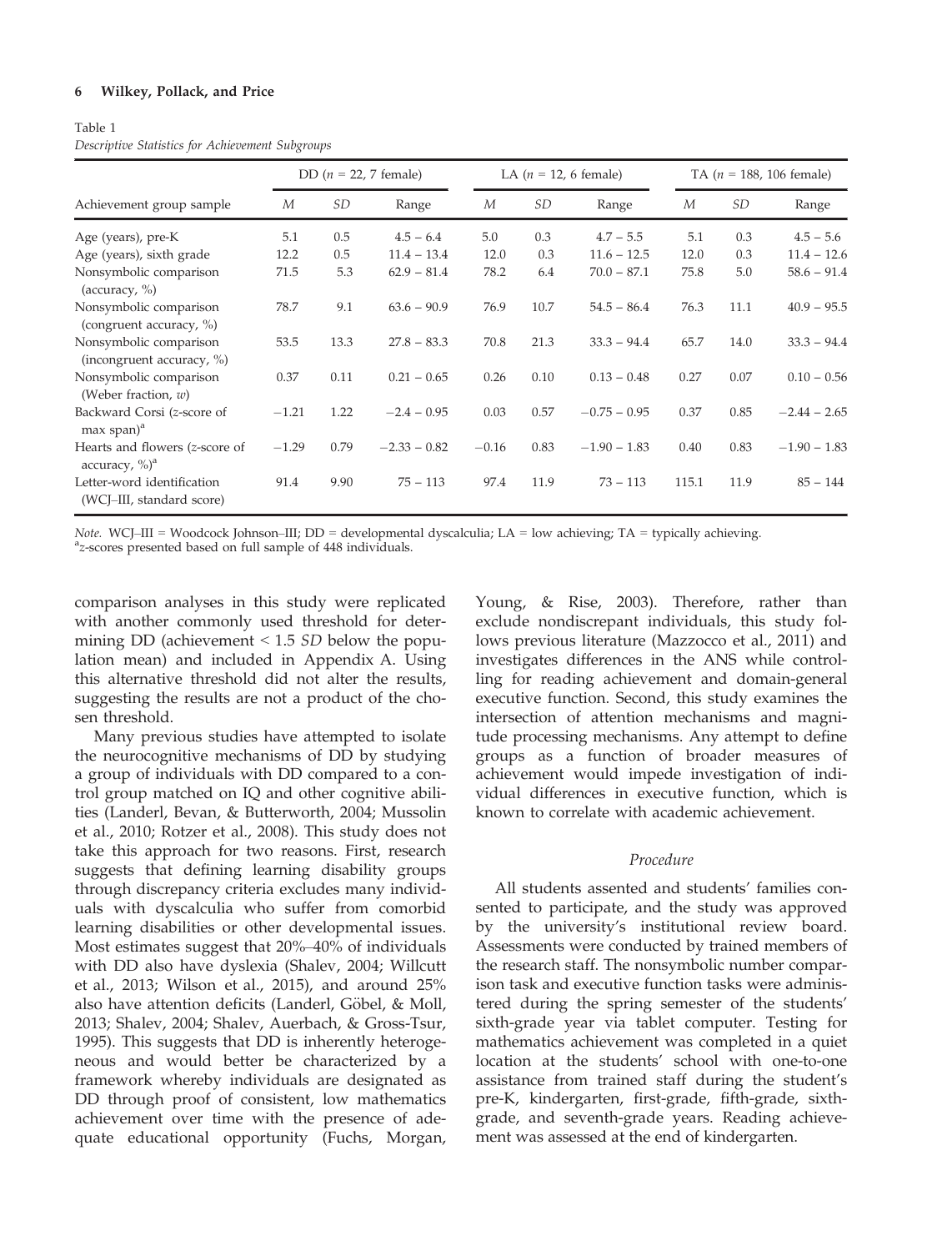#### Cognitive Tasks

#### Nonsymbolic Number Comparison

Participants were presented with two sets of dots simultaneously and asked to indicate via button press which set was more numerous (i.e., which set contained more dots). The set on the left side of the screen contained yellow dots and the set on the right side contained blue dots, which corresponded to color-coded left and right buttons. Response sides were fully counterbalanced. Trials consisted of 1,200 ms stimulus presentation followed by 1,800 ms of fixation (see Figure 1). Seven ratios were presented, 0.33 (5 dots vs. 15 dots), 0.5 (5 vs. 10), 0.67 (6 vs. 9), 0.8 (8 vs. 10), 0.86 (12 vs. 14), 0.88 (7 vs. 8), 0.9 (9 vs. 10). The number of dots in each stimulus ranged from 5 to 15. Each ratio was presented 10 times for a total of 70 trials, which were preceded by six practice trials of the easiest two ratios.

If individuals did not correctly respond to at least four of the six practice trials, practice trials were repeated up to two times. If participants did not answer four of six correctly on any practice run, they did not proceed to the experimental trials. Ratios, stimulus presentation times, and order of presentation were modeled after Odic, Hock, and Halberda (2014). To control for the possibility that participants might utilize a strategy based on visual cues rather than number of dots, the following visual properties of dot sets were varied using a modified version of the MATLAB code recommended by Gebuis and Reynvoet (2011): convex hull (area extended by a stimulus), total surface area (aggregate value of dot surfaces), average dot diameter, total circumference, and density (convex hull divided by total surface area). In



Figure 1. Nonsymbolic numerical magnitude comparison stimuli and paradigm timing. (A) Incongruent trial example of ratio 0.67 (smaller number dot set/larger number dot set,  $6/9 = 0.67$ ). (B) Congruent trial example, also of ratio 0.67.

approximately one quarter of the trials (22 of 70), all four visual properties were congruent with greater numerosity (i.e., the greater number of dots had a greater convex hull, surface area, etc.). In another quarter of the trials (18 of 70), all four visual properties were incongruent with greater numerosity. In the remaining trials, visual properties were mixed congruent and incongruent.

Analyses of task effects include all trials. Analyses directly addressing the research questions include trials that were either fully congruent (22 trials) or incongruent (18 trials) on all five visual parameters. Mixed congruency trials were excluded. Congruent versus incongruent trials per ratio are not perfectly balanced in trial numbers, but the average ratio for each is nearly identical (average ratio congruent =  $0.733$ , average ratio for incongruent = 0.744; for further details, see Table S2). Performance was calculated as mean number of items correct and as a Weber fraction (Halberda et al., 2008) to facilitate comparison with previously published research. However, the model implementing Levenberg–Marquardt least squares fit used to calculate Weber fractions did not provide a sufficient fit with the fewer number of trials available within congruency conditions (as indicated by whether the model predicted a significant amount of variance,  $p < .05$ ). Furthermore, a growing body of literature suggests that mean accuracy is strongly correlated with and possibly more reliable than ratio-dependent metrics such as the Weber fraction (Gilmore, Attridge, & Inglis, 2011; Inglis & Gilmore, 2014), which is true even in the case of congruency comparisons (Szűcs, Devine, et al., 2013; Szűcs, Nobes, et al., 2013). Therefore, in this study, mean accuracy percentages were used instead of Weber fractions to index performance on each of our number comparison tasks.

# Working Memory

The backward Corsi block-tapping test (Corsi, 1972) provided a measure of visuospatial working memory. In this computerized task, children first viewed squares that lit up in a sequence on the screen, and then the students were asked to tap the squares in the reverse order in which they lit up. The task consisted of 16 total possible trials, including two practice trials. The student was given two attempts to correctly repeat the reverse sequence per sequence length, increasing in span from 2 to 8 across the task. If the student correctly answered at least 1 of the 2 attempts correctly, the student then proceeded on to the longer (more difficult)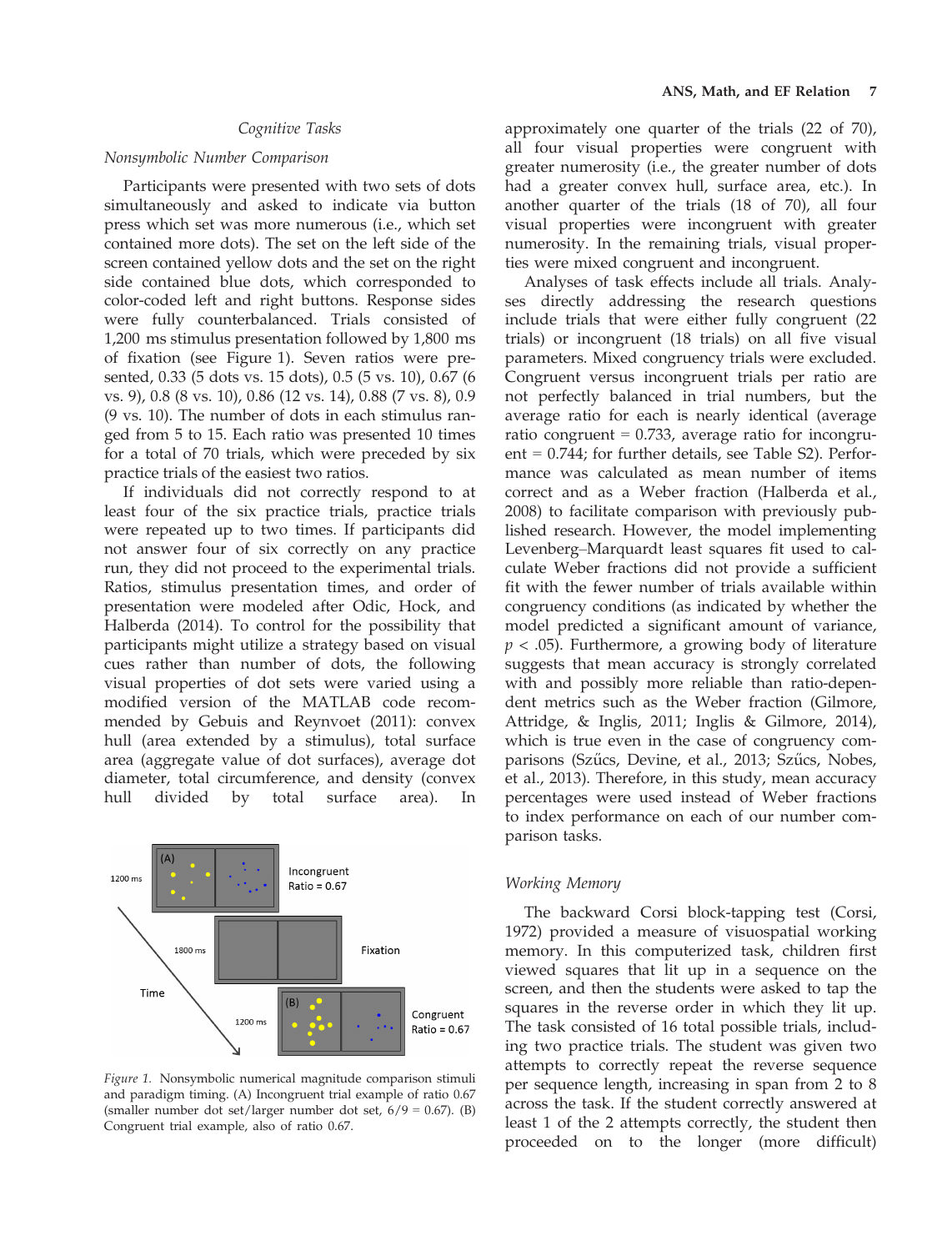sequence. The score of interest was the highest span with a correctly repeated sequence. For some children without sixth-grade Corsi spans, 22 children of  $n = 448$ , fifth-grade spans are utilized. For details, see Appendix B.

# Inhibitory Control and Task Switching

The hearts and flowers task (Wright & Diamond, 2014) was used as measure of students' task switching and inhibitory control. In this task, the child was first presented with a heart on either side of the screen and instructed to press the button that corresponds to the side of the screen with the heart. This first block comprised 12 trials. In the second block of trials (also 12 trials), the child was presented with flowers and asked to press the button that is opposite the side of the flower. In the third set of trials, the child was randomly presented with either a heart or a flower and asked to follow the rule that corresponds to hearts and flowers, respectively. The third block comprised 48 trials. To index executive function, we used mean accuracy from the third, mixed-condition block of trials, and as such, this single measure captures both task switching and inhibitory control (Diamond, 2014). One child was not assessed at sixth grade for Hearts and Flowers, but a score from seventh grade was available. The same z-score method described above was utilized to create a score for this child and zscores were utilized for all subsequent analyses.

# Academic Achievement

# Reading Achievement: Woodcock Johnson–III—Letter-Word Identification

The Woodcock Johnson–III (WCJ–III; Woodcock, McGrew, & Mather, 2001) is a standard assessment of a range of skills, designed to be used with people ages 2–90+. The letter-word identification (LWID) subtest assesses children's letter and sight word identification ability with the correct pronunciation. Items include identifying and pronouncing letters and words presented to the child (e.g., "A" or "dog"). Age-normed standard scores were calculated as an early measure of reading achievement measured at the end of kindergarten and then converted to percentile ranks.

# Mathematics Achievement

WCJ–III Quantitative Concepts and Applied Problems subtests were used as measures of mathematics achievement during the early school years (Pre-K–first grade) and KeyMath-3 (KM-3) subscales of Numeration, Algebra, and Geometry were used for the middle school time points (fifth– seventh grade). Standard scores from each measure were converted to percentile rank scores based on the nationally normed mean and standard deviations of the sample utilized for each respective standardized assessment. Percentile rank scores were utilized for (a) achievement group creations based on percentile rank threshold in the first analysis and (b) the principal outcome variable of interest in our multilevel regression analysis.

WCJ–III—Quantitative Concepts and Applied Problems. Quantitative Concepts and Applied Problems subtests were administered at the end of each school year during Pre-K, kindergarten, and first grade. Individually administered, Quantitative Concepts has two parts and assesses students' knowledge of mathematical concepts, symbols, and vocabulary, including numbers, shapes, and sequences; it measures aspects of quantitative mathematics knowledge and recognition of patterns in a series of numbers. The Applied Problems subtest is an untimed verbal and picture-based measure of a student's ability to analyze and solve mathematics problems, beginning with the application of basic number concepts. At each early time point, agenormed standard scores were calculated for each subtest and averaged together to create a composite measure of mathematics competence representing a broad range of mathematics skills. These scores were subsequently converted to percentile ranks.

KeyMath-3. The KM-3 Diagnostic Assessment (Connolly, 2007) is a comprehensive, norm-referenced measure of essential mathematical concepts and skills. It was administered at the end of each school year during fifth, sixth, and seventh grades. We used three subscales out of the five subscales in the Basic Concepts area. (a) Numeration: The Numeration subtest measures an individual's understanding of whole and rational numbers. It covers topics such as identifying, representing, comparing, and rounding one-, two-, and three-digit numbers as well as fractions, decimal values, and percentages. It also covers advanced numeration concepts such as exponents, scientific notation, and square roots. (b) Algebra: The Algebra subtest measures an individual's understanding of prealgebraic and algebraic concepts. It covers topics such as sorting, classifying, and ordering by a variety of attributes; recognizing and describing patterns and functions; working with number sentences, operational properties, variables, expressions, equations,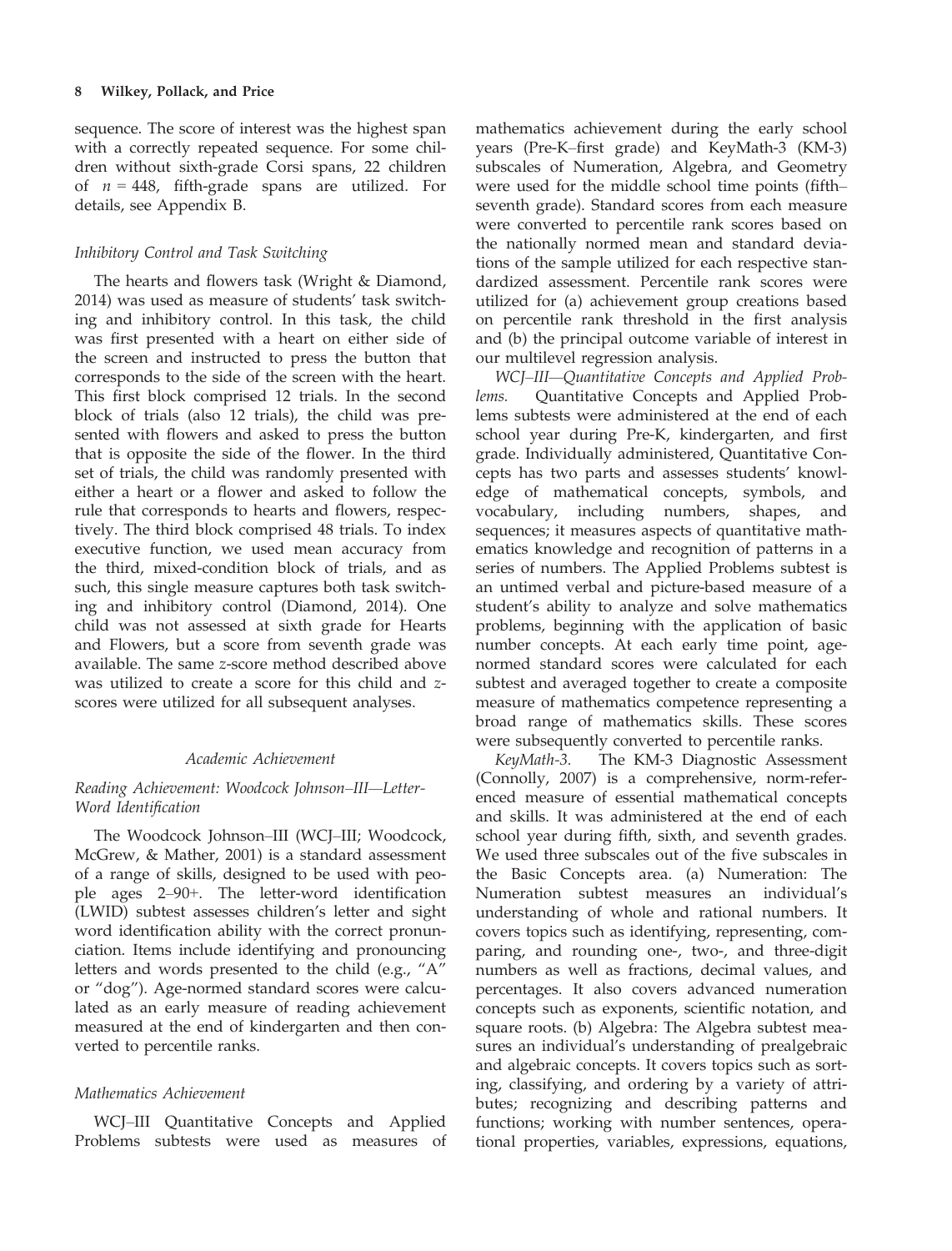proportions, and functions; and representing mathematical relations. (c) Geometry: The Geometry subtest measures an individual's ability to analyze, describe, compare, and classify two and threedimensional shapes. It also covers topics such as spatial relations and reasoning, coordinates, symmetry, and geometric modeling. Scale scores in the KM-3 are age normed to reflect population means of 10  $(SD = 3)$  for each subtest. We averaged scale scores from the three subscales into a composite measure (KM composite) as in previous analyses involving the current sample (Price & Wilkey, 2017; Rittle-Johnson, Fyfe, Hofer, & Farran, 2017). This score was then converted to a percentile rank to compose mathematics achievement groups across measures of mathematics achievement in the early grades (Pre-K-first grade) and late measures of mathematics achievement (fifth grade to seventh grade).

The relation between KM-3 scores and predictor variables was nonlinear based on visual inspection of scatter plots, so when conducting analyses that assumed a linear relation (e.g., bivariate correlation, partial correlation, or regression), models were fit using a transformed outcome (i.e., cubed root) of KM-3 percentile rank. A detailed exploration of the untransformed achievement scores' relation to predictor variables is detailed in Appendix C.

#### Analysis

To investigate group differences among DD, LA, and TA groups on nonsymbolic comparison on both congruent and incongruent trials, we conducted a two-way  $(3 \times 2)$ , mixed effects analysis of variance (ANOVA) with achievement group as a between-subject factor, congruency condition of nonsymbolic comparison as a within-subjects factor, and accuracy rate on the nonsymbolic comparison task at sixth grade as the dependent variable. Levene's tests were run for each ANOVA to analyze violations of homogeneity of variance that often results from unequal sample sizes. When violated, Welch's adjusted F was used for the ANOVA and noted in the results. One-way post hoc t-tests were conducted to examine simple main effects and pairwise differences where appropriate. Bonferronicorrected p-values are reported to correct for multiple comparisons for all subsequent analyses and to ensure tests were robust against violations of homogeneity of variances between groups. Effect sizes are reported as Hedge's g, which accounts for unequal group ns by weighting the pooled standard deviation according to group size,  $\frac{M1-M2}{SD_{pooled, weighted}}$ .

Because clustering of students within schools did not account for a significant proportion of variation in sixth-grade nonsymbolic number comparison accuracy ( $\hat{\rho}$  = .009, p = .74), a multilevel modeling approach to account for the clustering of students within schools was not needed.

The second set of analyses used random effects multilevel models to predict sixth-grade mathematics achievement from concurrent experimental measures. This analysis examined whether individual differences in nonsymbolic number comparison performance related to standardized mathematics achievement across a wide range of achievement. Specifically, we examined whether sixth graders' accuracy on nonsymbolic number comparison for incongruent and congruent trials predicted concurrent mathematics achievement for the full sample of students ( $n = 448$ ), and whether the relation changed when controlling for early reading achievement and domain-general executive functioning.

## Results

## Task Effects

Nonsymbolic comparison task performance profiles were consistent with previous findings (e.g., Lyons, Nuerk, & Ansari, 2015), showing a significant effect of ratio on mean accuracy for all trials [F  $(6, 447) = 1,255.22, p < .001$ , partial  $\eta^2 = .737$ , and within congruency conditions  $[F(6, 447) = 339.01,$  $p < .001$ , partial  $\eta^2 = .431$  for congruent trials;  $F(6, 6)$ 447) = 401.17,  $p < .001$ , partial  $\eta^2 = .473$  for incongruent trials]. Furthermore, both mean accuracy and Weber fraction were correlated with mathematics achievement at sixth grade (mean accuracy Pearson  $r(446) = .191$ ,  $p < .001$ ,  $95\%$  CI [.100, .278]; Weber fraction Pearson  $r(446) = -.244$ ,  $p < .001$ ), 95% CI  $[-.329, -.155]$ , which is in line with a recent meta-analysis reporting an average correlation of  $r = .241$  ( $k = 195$ ) between nonsymbolic comparison and a broad range of mathematics achievement measures across multiple age groups (Schneider et al., 2017). Mean accuracy and Weber fractions were highly correlated (Pearson r  $(446) = -.919, p < .001$ , 95% CI [-.932, -.903].

#### Achievement Group Comparison Results

Results of the two-way ANOVA indicated a main effect of achievement group  $[F(2, 219) = 6.694]$ ,  $p = .002$ , partial  $\eta^2 = .058$ , a main effect of congruency  $[F(1, 219) = 27.570, p < .001,$  partial  $\eta^2 = .112]$ whereby individuals were more accurate on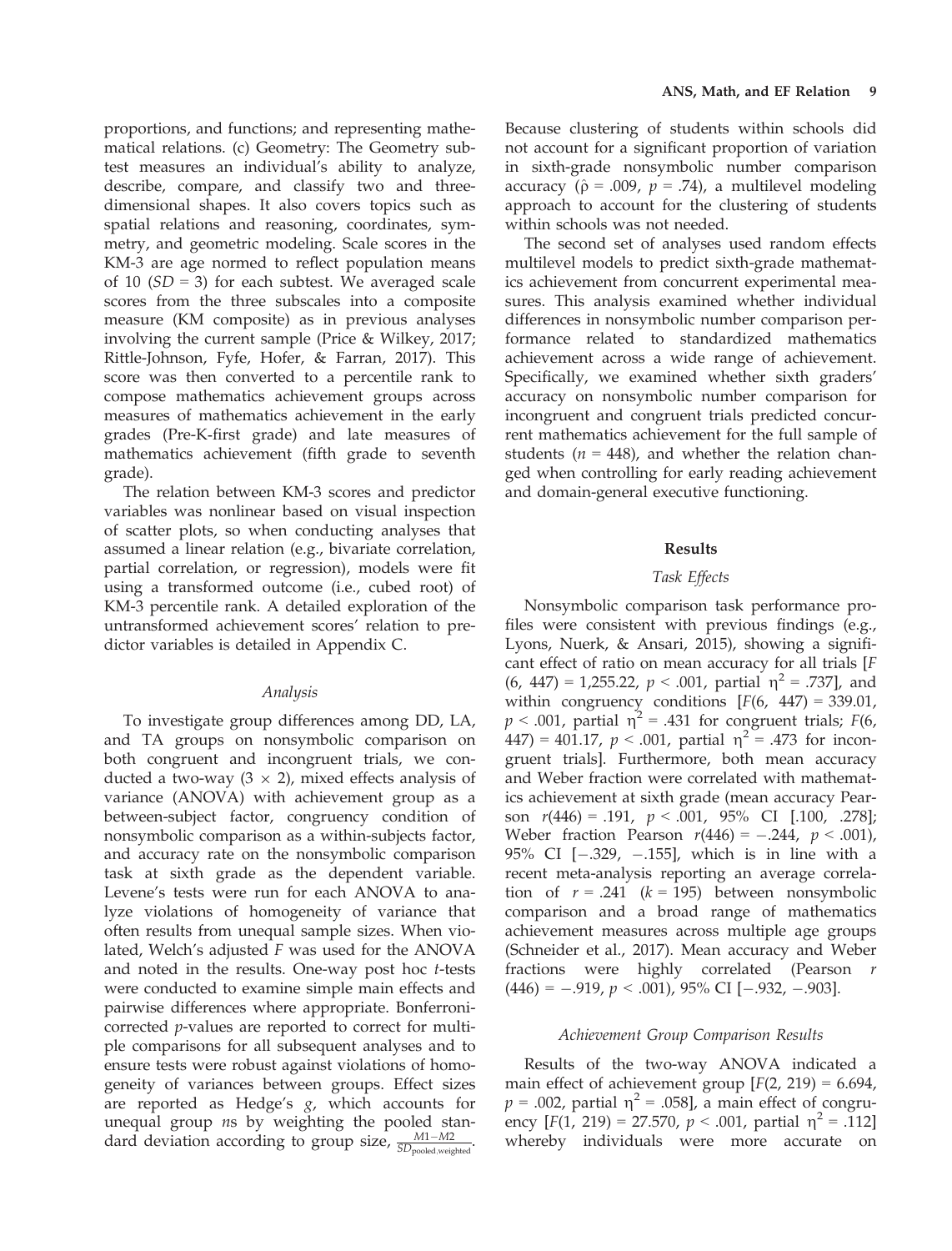congruent trials, and an interaction [F(2, 219) = 4.816,  $p = .009$ , partial  $\eta^2 = .042$ . To characterize the main effect of achievement group, we conducted between-subjects t-tests comparing accuracy on the combined congruent and incongruent trials. Accuracy rate was 6.7 points [95% CI: 2.6, 10.9] lower for the DD group than the LA group [t (32) = -3.293, Bonferroni adjusted  $(\alpha/3)$   $p = .003$ , unadjusted  $p < .001$ , Hedge's  $g = 1.182$  and 4.3 points [95% CI: 2.0, 6.5] lower for the DD group than the TA group  $[t(208) = -3.761]$ , Bonferroni adjusted  $(\alpha/3)$   $p = .002$ , unadjusted  $p < .001$ , Hedge's  $g = 0.847$ . There was no significant difference between the LA and TA groups  $[t]$ (198) = 1.619, Bonferroni adjusted  $(\alpha/3)$   $p = .161$ , unadjusted  $p = .053$ , Hedge's  $g = 0.482$ ].

## The Effect of Congruency

Pairwise comparisons were conducted to characterize the simple effect of congruency within achievement groups. There was an effect of congruency in the DD and TA groups whereby, on average, the DD group accuracy rate was 25.2 points [95% CI: 16.6, 33.8] lower for incongruent compared to congruent trials  $[t(21) = 6.076$ , Bonferroni adjusted  $(\alpha/3)$   $p < .001$ , unadjusted  $p < .001$ , Hedge's  $g = 2.203$ ] and the accuracy rate for the TA group was 10.7 points [95% CI: 7.6, 13.8] lower for incongruent compared to congruent trials [t (21) = 6.795, Bonferroni adjusted  $(\alpha/3)$   $p < .001$ , unadjusted  $p < .001$ , Hedge's  $g = 0.844$ ]. However, there was no effect of congruency in the LA group  $[t(11) = 0.716,$  Bonferroni adjusted  $(\alpha/3)$   $p = .732,$ unadjusted  $p = .244$ , Hedge's  $g = 0.359$  (see Figure 2 and Table 1 for means).

#### The Effect of Achievement Group

To characterize the simple effects of achievement group, one-way analyses of variance (ANOVAs) were conducted within congruency conditions, followed by pairwise comparisons of achievement groups. Results from the ANOVA on accuracy for congruent trials showed no effect of achievement group  $[F(2, 219) = 0.476, p = .622, \eta^2 = .004]$  (Figure 2). Levene's test of equality of variances showed no significant differences in variance across groups for mean accuracy of congruent trials (Levene's statistic = 0.383,  $p = .682$ ).

In contrast, results from the ANOVA on incongruent trials showed a significant effect of achievement group on accuracy Welch's [F(2, 21.45) = 8.345,  $p = .002$ ,  $\eta^2 = .070$ . Levene's test



Figure 2. Nonsymbolic number comparison accuracy rates by achievement group. DD = developmental dyscalculia; LA = low achieving; TA = typically achieving. Error bars represent standard errors. p-Values are indicated for differences in accuracy between congruent and incongruent trials (\*\*\* $p < .001$ ).

indicated significant differences in variance across groups for mean accuracy of incongruent trials (Levene's statistic = 4.317,  $p = .014$ ); however, variance only differed between groups by a factor of 2.56 at most, so Welch's adjusted F was used for the ANOVA. After adjusting for multiple comparisons, post hoc tests of incongruent trials indicated that accuracy rate for the DD group was 17.3 points [95% CI: 5.2, 29.4] lower than the LA group  $[t]$ (32) = -2.916, Bonferroni adjusted  $(\alpha/3)$   $p = .002$ , unadjusted  $p = .005$ , Hedge's  $g = 1.046$ ] and DD accuracy rate was 12.1 points [95% CI: 5.9, 18.3] lower than the TA group  $[t(208) = -3.862]$ , Bonferroni adjusted  $(\alpha/3)$   $p < .001$ , unadjusted  $p < .001$ ,<br>Hedge's  $g = 0.870$ ]. There was no difference between LA and TA groups  $[t(198) = 1.197,$  Bonferroni adjusted  $(\alpha/3)$   $p = .350$ , unadjusted  $p = .117$ , Hedge's  $g = 0.356$ , mean difference = 5.2 points, 95% CI: -3.3, 13.7].

To further investigate achievement group differences after controlling for domain-general factors, analyses were repeated as a one-way analysis of covariance (ANCOVA) with the covariates of max span achieved on the backward Corsi, mean accuracy during mixed trials of the hearts and flowers task, age at time of testing, and percentile rank on the WCJ–III LWID at the end of kindergarten. After controlling for these factors, there was still a significant effect of achievement group for accuracy on incongruent trials  $[F(2, 215) = 4.658, p = .010, p$ artial  $\eta^2$  = .042]. After adjusting for multiple comparisons, covariate adjusted means were 16.6 points [95% CI: 3.3, 29.9] lower for the DD than the LA group [Bonferroni adjusted  $(\alpha/3)$   $p = .015$ , unadjusted  $p = .005$ , Hedge's  $g = 0.823$ ] and 10.0 points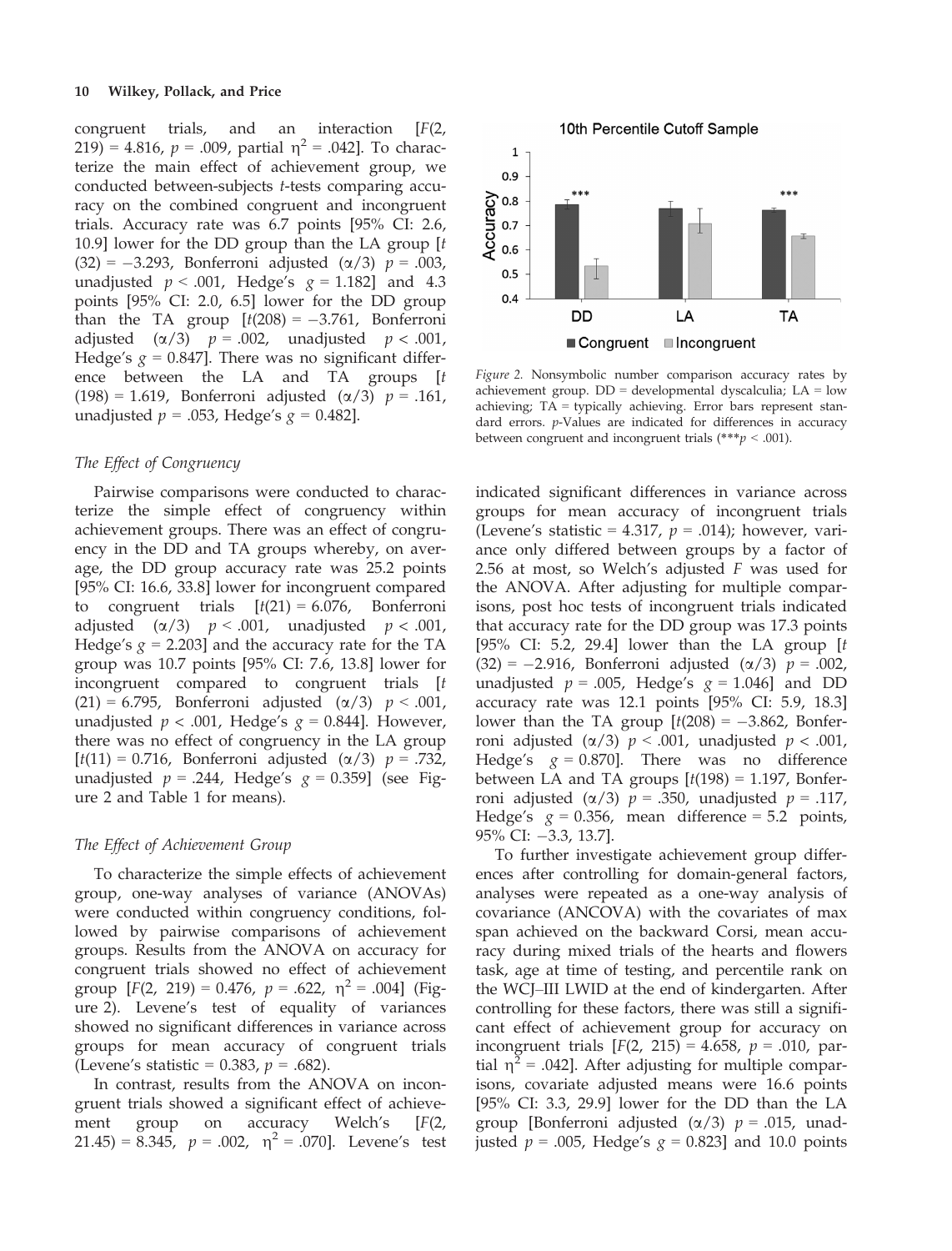[95% CI: 1.0, 21.0] lower for the DD group than the TA group [Bonferroni adjusted  $(\alpha/3)$   $p = .045$ , unadjusted  $p = .002$ , Hedge's  $g = 0.823$ ]. There was no significant difference between the LA and TA groups [Bonferroni adjusted  $(\alpha/3)$   $p = .231$ , unadjusted  $p = .077$ , Hedge's  $g = 0.585$ ]. These results replicate the pattern observed in the ANOVA.

In sum, all ANOVAs and ANCOVAs conducted show the same pattern of results whereby: (a) no group differences are observed for congruent trials of the comparison task, (b) the DD group performs significantly below LA and TA groups on incongruent trials even when controlling for other cognitive factors and early reading achievement, and (c) no group differences are present between LA and TA groups on incongruent trials.

#### Full Range of Achievement Results

For descriptive statistics of the full sample, see Table 2. For bivariate correlations among measures, see Table S3. Of note is a moderate, negative bivariate correlation between accuracy rates for congruent and incongruent trials,  $r(446) = -.447$ ,  $p < .001$ , 95% CI  $[-.518, -.369]$ ; see Figure S1 for scatter plot. To investigate potential differences among subtests of the KM-3 and their correlations with performance in the nonsymbolic number comparison task, Pearson-r values were converted to z values and then compared with a two-tailed z-test. Results indicated there were no significant differences among any correlations according to KM-3 subtests (all  $ps > .435$ , see Table S4 for details) and all further analyses were conducted on KM-3 composite scores.

# Multilevel Regression Model Predicting Mathematics Achievement

Multilevel modeling accounts for the clustering of students within schools, as approximately 23% of the variation in sixth-grade mathematics achievement was due to school membership ( $\hat{\rho}$  = .225,  $p < .0001$ ). Equation 1 illustrates the modeling approach, in which  $MATH_{ii}$  represents sixth-grade mathematics achievement for each student i in school *j*. The predictors  $INCON_{ii}$  and  $CON_{ii}$  represent student-level accuracy on nonsymbolic number comparison for incongruent and congruent trials, respectively;  $HAF_{ii}$  represents student-level standardized scores on the hearts and flowers task;  $CORSI_{ii}$  represents student-level standardized backward Corsi max span scores;  $\text{READ}_{ii}$  represents student-level age-normed standard scores on the LWID test; and  $X_{ij}$  represents a vector of potential

| le 2 |                           |  |
|------|---------------------------|--|
|      | rrintine Statistics for F |  |

Tab

|                    |  | Descriptive Statistics for Experimental and Standardized Measures for |  |  |
|--------------------|--|-----------------------------------------------------------------------|--|--|
| <b>Full Sample</b> |  |                                                                       |  |  |

|                                                            |       | 250 female) | Entire sample ( $n = 448$ , |
|------------------------------------------------------------|-------|-------------|-----------------------------|
|                                                            | М     | SD          | Range                       |
| Age (years), sixth grade                                   | 12.0  | 0.32        | $11.4 - 13.4$               |
| Nonsymbolic comparison (accuracy,<br>$\%$                  | 74.8  | 5.48        | 48.6–91.4                   |
| Nonsymbolic comparison (congruent<br>accuracy, $\%$ )      | 76.6  | 11.2        | $36.4 - 100$                |
| Nonsymbolic comparison<br>(incongruent accuracy, %)        | 63.1  | 14.5        | $22.2 - 94.4$               |
| Nonsymbolic comparison (Weber<br>fraction, $w$ )           | 0.29  | 0.10        | $0.10 - 1.42$               |
| Backward Corsi (max span) <sup>a</sup>                     | 4.81  | 1.22        | $2 - 8$                     |
| Hearts and flowers (accuracy, $\%$ ) <sup>a</sup>          | 73.4  | 14.5        | $35 - 100$                  |
| Letter-word identification—WCJ-III<br>(K, percentile rank) | 109.7 | 12.7        | $73 - 144$                  |
| Math achievement—KM-3 (sixth<br>grade, percentile rank)    | 27.0  | 23.1        | $0.5 - 92.5$                |

Note. WCJ-III = Woodcock Johnson-III; KM-3 = KeyMath-3. <sup>a</sup>Raw scores reported here for year available. See Sections Working Memory, Inhibitory Control and Task Switching, and Appendix C for a detailed description of scores used for analyses.

student-level covariates, such as gender or age at testing. Due to nonlinearity in the relation between mathematics scores and the predictors, models were fit using a transformed outcome (i.e., cubed root).

$$
{}^{3}\sqrt{\text{MATH}_{ij}} = \beta_0 + \beta_1 \text{INCON}_{ij} + \beta_2 \text{CON}_{ij} + \beta_3 \text{HAF}_{ij} + \beta_4 \text{CORSI}_{ij} + \beta_5 \text{READ}_{ij} + \beta_6 X_{ij} + (e_{ij} + u_j).
$$
\n(1)

The bivariate correlations of the transformed achievement variable are presented in Figure 3 with a plot of nonsymbolic number comparison performance by congruency on achievement.

Table 3 presents parameter estimates, standard errors, significance levels, random effects, and goodness-of-fit statistics for a taxonomy of fitted models describing the relation between mathematics achievement and nonsymbolic number comparison, domain-general executive functioning, early reading achievement, and age at testing in sixth grade. The first model (i.e., M1) displays the grand mean of sixth-grade mathematics achievement, across all students and schools, and the intraclass correlation ( $\hat{\rho}$  = .225, p < .0001) that motivates the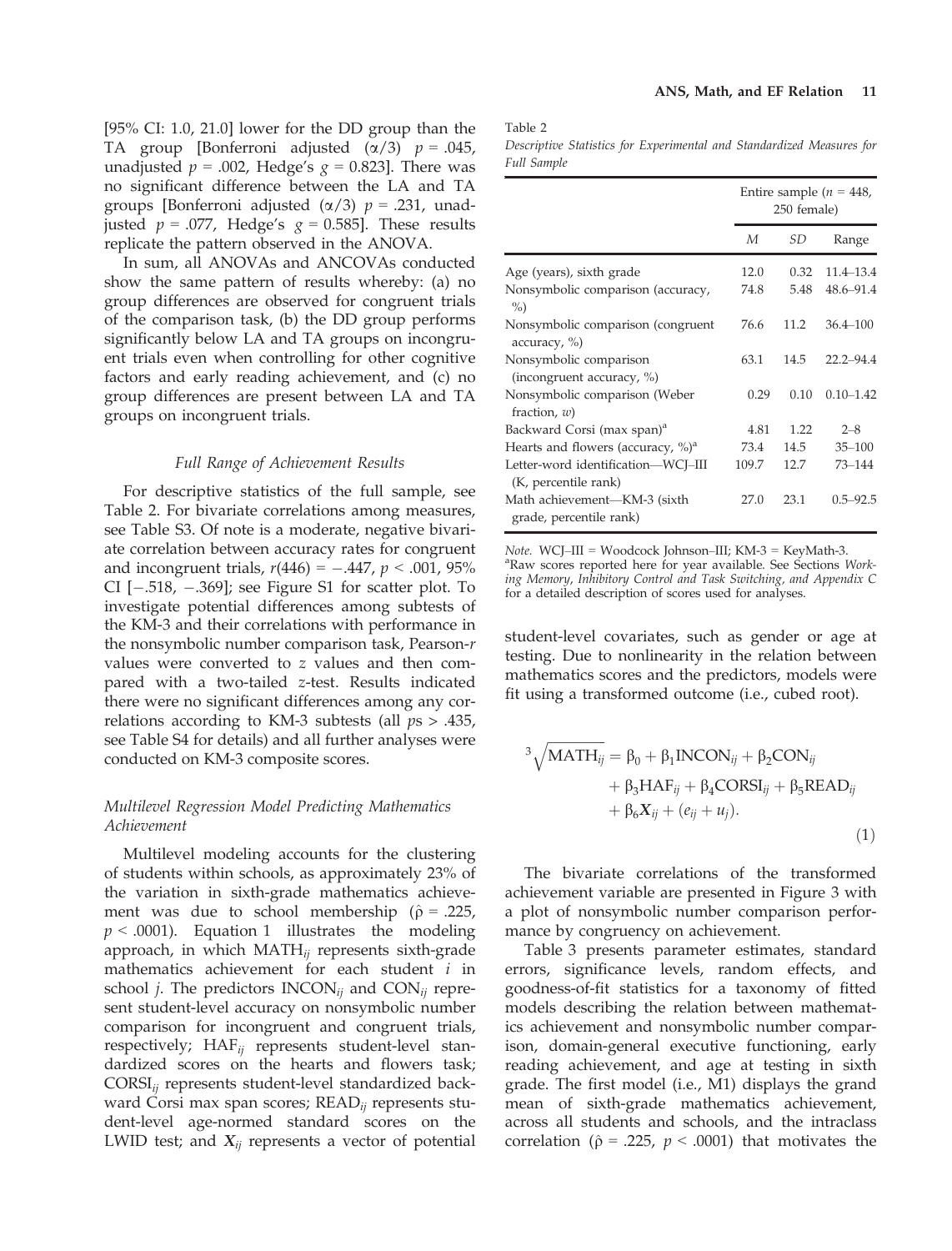

Figure 3. Nonsymbolic number comparison accuracy rates split by (left) congruent and (right) incongruent trials including all individuals from the full sample plotted against  $\sqrt[3]{\text{MATH}_{ij}}$ , the outcome variable of Equation 1 below, cube root of the composite math achievement percentile rank. DD = developmental dyscalculia; LA = low achieving; TA = typically achieving; pr = percentile rank. Bivariate correlations of the full sample are presented in the bottom corner of each panel (\*\*\*p < .001). Orange diamonds represent individuals who did not fit our selection criteria for stable achievement grouping based on pre-K to seventh-grade achievement.

multilevel modeling approach. Model M2 shows the relations between accuracy on congruent and incongruent conditions of the nonsymbolic number comparison task and transformed sixth-grade mathematics achievement. There is a statistically significant relation between accuracy on incongruent nonsymbolic number comparison and transformed sixth-grade mathematics achievement  $(z = 4.88,$  $p < .0001$ ), but accuracy on congruent trials is not a statistically significant predictor of mathematics achievement ( $z = 1.16$ ,  $p = .25$ ). Accordingly, accuracy on congruent trials was excluded from subsequent models.

Subsequent models (M3–M5) show that the relation between accuracy on incongruent trials of the nonsymbolic number comparison task and transformed sixth-grade mathematics achievement persists after controlling for additional predictors of mathematics achievement. Model M3 shows the relation between accuracy on incongruent nonsymbolic number comparison trials and transformed mathematics achievement, controlling for domaingeneral executive functioning. Hearts and Flowers and backward Corsi performance have a statistically significant relation with mathematics achievement ( $z = 7.71$ ,  $p < .0001$  and  $z = 7.12$ ,  $p < .0001$ , respectively), controlling for nonsymbolic number comparison. Parameter estimates and statistical significance of relations remain stable when controlling for reading performance in kindergarten (see Table 3, M4) and age of mathematics testing in sixth grade (see Table 3, M5), though the magnitudes decrease slightly. Additional models were fit testing demographic variables (e.g., gender) and interaction terms among the nonsymbolic comparison and executive function predictors; however, none were statistically significant (p's ranged from .06 to .98). Furthermore, we conducted a sensitivity analysis to examine whether students with DD may be driving the relationship between performance on incongruent trials and mathematics achievement. To do so, we refit model M5 without the DD subgroup ( $n = 22$ ). Results were unchanged. Taken together, the analysis suggests that student performance on incongruent trials of nonsymbolic number comparison is predictive of concurrent mathematics achievement, above and beyond nonnumerical, domain-general executive functioning, early reading achievement, and age at testing in sixth grade. For detailed explanation of the model fit, see Appendix C.

#### **Discussion**

This study investigated the relation among ANS function, executive function, and mathematics achievement by examining performance on the nonsymbolic number comparison task, separately for congruent and incongruent trials, while controlling for multiple components of executive function measured in non-numerical contexts. We investigated this relation first as it relates to group differences among DD, LA, and TA students and then as a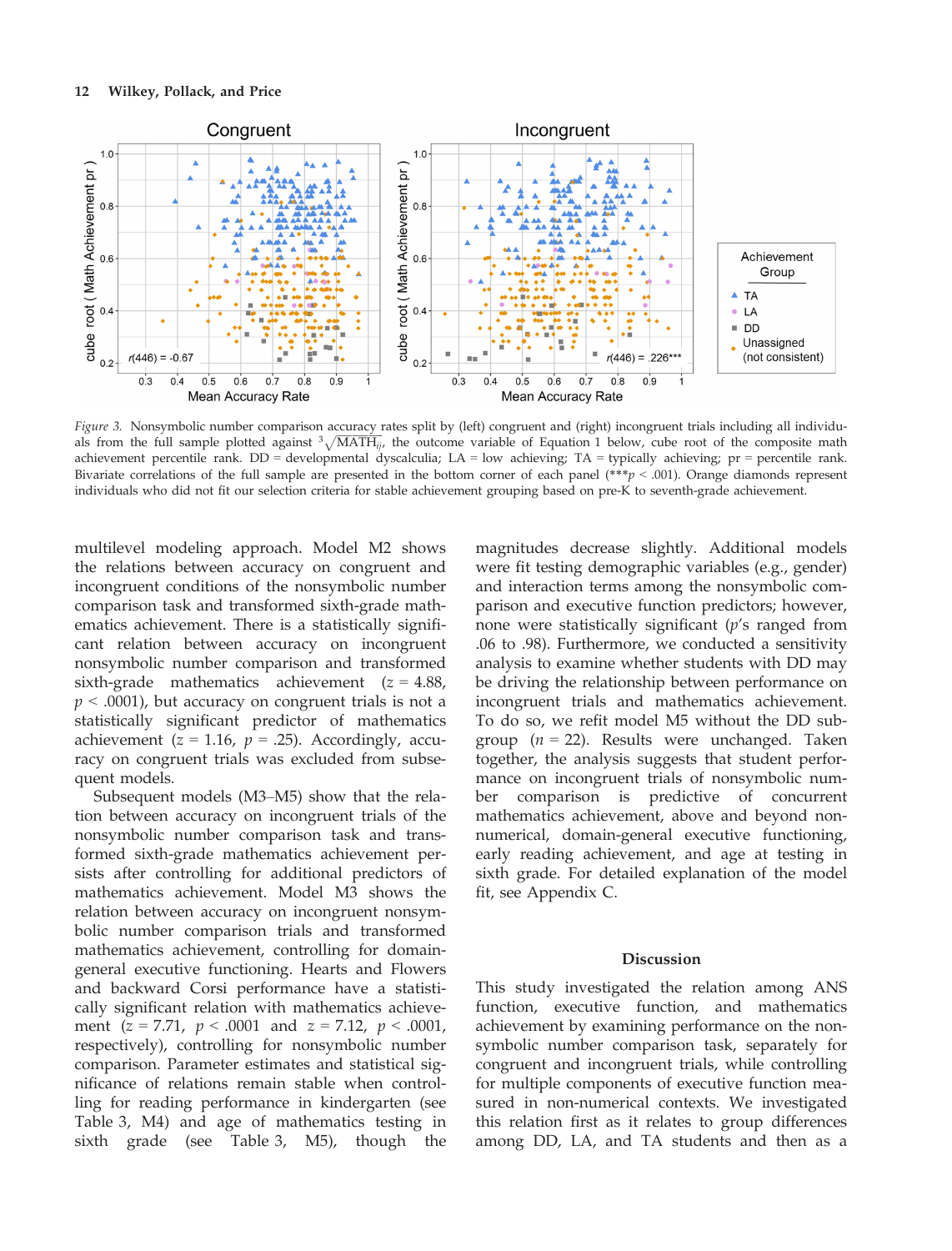|                                                  |                                     |                                                                                      | Sixth-grade mathematics achievement (cubed root) |                                     |                                             |
|--------------------------------------------------|-------------------------------------|--------------------------------------------------------------------------------------|--------------------------------------------------|-------------------------------------|---------------------------------------------|
|                                                  | Σ                                   | $\Sigma$                                                                             | X3                                               | <b>M4</b>                           | ΣM                                          |
| Intercept                                        | $(015)$ [.532 to .593]<br>$.562***$ | (.091) [.107 to .465]<br>$.286**$                                                    | (.036) [.410 to .551]<br>.480***                 | $(0.072)$ [-.131 to .152]<br>011    | $(.337)$ [-1.744 to $-.424$ ]<br>$-1.084**$ |
| Nonsymbolic comparison, incongruent trials, acc. |                                     | 321 ***                                                                              | .144**                                           | 141**                               | $(.050)$ $[.027$ to $.224]$<br>$.126*$      |
| Nonsymbolic comparison, congruent trials, acc.   |                                     | $(.083)$ $[-.066$ to $.261]$<br>[677 or 261] $[.192 \text{ to } .449]$<br><b>C60</b> | $(053)$ [.059 to .248]                           | $(.051)$ $[.042$ to $.241]$         |                                             |
| Backward Corsi, max span                         |                                     |                                                                                      | 054***                                           | $***1051$                           | $***050**$                                  |
|                                                  |                                     |                                                                                      | $[690.$ or $60.$ ] $(800.)$                      | $(007)$ $[.037$ to $.065]$          | $(0.007)$ [.036 to .064]                    |
| Hearts and flowers, mixed trials, acc.           |                                     |                                                                                      | $-060***$                                        | $.053***$                           | $051***$                                    |
| Reading achievement, LWID, end of Kindergarten   |                                     |                                                                                      | $[.008]$ $[.045$ to $.075]$                      | $(007)$ [.038 to .067]<br>$***1001$ | $(0.007)$ [.036 to .065]<br>$005***$        |
|                                                  |                                     |                                                                                      |                                                  | $(001)$ $[0.003$ to $0.06]$         | [0.001, 0.004, 0.007]                       |
| Age of KeyMath-3 testing, sixth grade            |                                     |                                                                                      |                                                  |                                     | $.007***$                                   |
|                                                  |                                     |                                                                                      |                                                  |                                     | $(0.002)$ $[.003$ to $.011]$                |
| $\hat{\sigma}$                                   | $.094***$                           | $***$ [60]                                                                           | $.073***$                                        | $.057***$                           | $051***$                                    |
|                                                  | (0.14)                              | (.014)                                                                               | (.011)                                           | (010)                               | (.010)                                      |
| $\hat{\sigma}$                                   | $.174***$                           | $170***$                                                                             | $.150***$                                        | $.144***$                           | $.143***$                                   |
|                                                  | (.006)                              | (.006)                                                                               | (.005)                                           | (.005)                              | (005)                                       |
| $\hat{O}$                                        | $.225***$                           | $.223***$                                                                            | .190***                                          | $.134***$                           | $.112**$                                    |
|                                                  | (.057)                              | (.057)                                                                               | (050)                                            | (.043)                              | (040)                                       |
| Log-likelihood                                   | 114.559                             | 126.743                                                                              | 185.816                                          | 211.721                             | 217.176                                     |

Taxonomy of Fitted Maltilevel Models Describing the Relation Between the Cubed Root of Sixth-Grade Mathematics Achievement and Accuracy on Nonsymbolic Number Comparison, Separately<br>for Incongruent and Congruent Trials, Con Taxonomy of Fitted Multilevel Models Describing the Relation Between the Cubed Root of Sixth-Grade Mathematics Achievement and Accuracy on Nonsymbolic Number Comparison, Separately for Incongruent and Congruent Trials, Controlling for Working Memory, Inhibitory Control and Task Switching, Reading Achievement, and Age of Testing in Sixth Grade (nschools = 75; nstu-

Table 3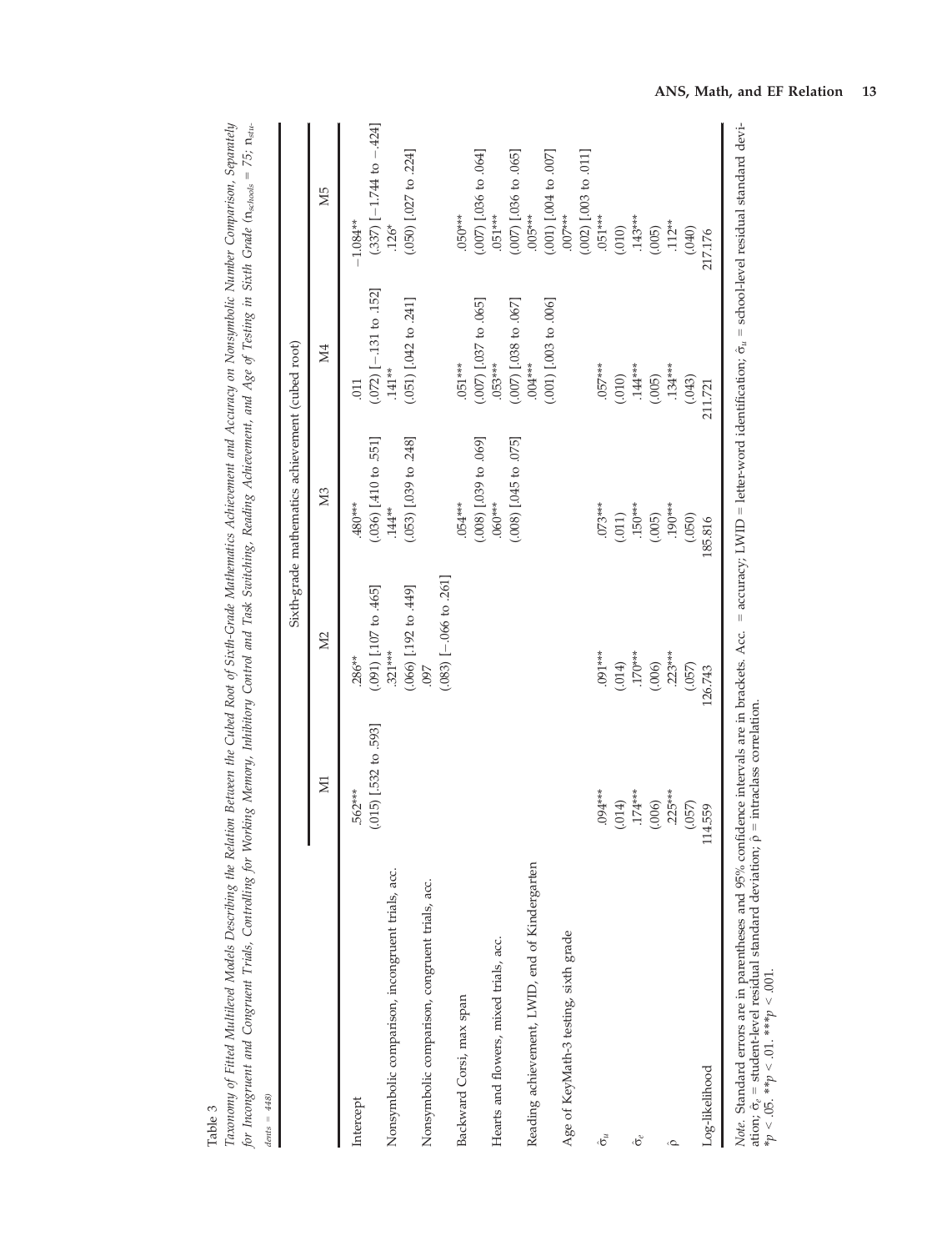factor related to mathematics across a full range of achievement. Results indicated that a dynamic interplay of the ANS and executive function mechanisms, beyond either mechanism alone, represents a deficit specific to DD and is also related to mathematics across a full range of mathematics achievement. Together, the current findings suggest that a focus on ANS alone is insufficient to explain the relation between basic number processing and mathematics outcomes. Therefore, we suggest that our results point to a need to reframe existing models of the relation between number processing and mathematics competence to include the relation between executive function mechanisms and magnitude processing, and to move beyond single mechanism explanations more generally.

# Achievement Group Comparison

In the first analysis, we compared accuracy rates in the nonsymbolic comparison task across three mathematics achievement levels (i.e., DD, LA, and TA) defined through 6 years of consistent achievement, including the first 3 years of school entry (pre-K-first grade) and 3 later years of entry to middle school (fifth–seventh grade). Our results showed that accuracy on incongruent trials, and not congruent trials, was significantly lower for DD (defined at two different thresholds) compared to LA and TA groups, even after controlling for early reading achievement, visuospatial working, inhibitory control, and task shifting. LA and TA groups, on the other hand, did not differ from one another, thus supporting the hypothesis that an impairment in the interaction between executive function and the ANS is characteristic of individuals with DD.

Explanations of the link between ANS and mathematics achievement that involve a dynamic interaction between the ANS and executive function have considerable support from a large body of research linking low mathematics performance with various executive function impairments. These include associations between low mathematics achievement and inhibitory control (Blair & Razza, 2007; Espy et al., 2004; Szűcs, Devine, et al., 2013; Szűcs, Nobes, et al., 2013), spatial processing (Rourke & Conway, 1997), verbal and visuospatial working memory (Bull & Lee, 2014; Bull & Scerif, 2001; Geary, 2004; Lee & Bull, 2016; Szűcs, Devine, et al., 2013; Szűcs, Nobes, et al., 2013), set shifting (Willcutt et al., 2013), sustained visual attention (Anobile, Stievano, & Burr, 2013), and inattentive behaviors (Fias et al., 2013; Shalev et al., 1995). Furthermore, DD has a high rate of comorbidity with attention-deficit/hyperactivity disorder (Czamara et al., 2013). Although the link is often made between general measures of executive function and mathematics achievement, there is evidence that the relation is specific to measures of executive function involving numerically relevant information. For example, Siegel and Ryan (1989) found that individuals with DD have impairments of working memory related to processing numerical information and not language. Experimental studies have also demonstrated a distinction between executive function to numerical and non-numerical content. Ashkenazi et al. (2009) found that individuals with DD had more difficulty recruiting attention to numerical information but not non-numerical information under heightened cognitive load compared to TD peers. This array of findings has led some to suggest that DD may involve a domain-specific executive function problem (e.g., Bull & Scerif, 2001). In other words, individuals with DD may not have a generally impaired ANS system, but rather have difficulty working with numerical magnitudes under additional executive function demands. Results from this study showing mathematics achievement group differences in nonsymbolic comparison performance only during incongruent trials, after controlling for non-numerical executive function, lend further support to this hypothesis. Whether this deficit is driven by a failure to upregulate numerical information above competing information as attention shifting would require, or perhaps a failure to disengage attention from non-numerical information by inhibiting interference from irrelevant stimulus dimensions remains an open empirical question. As the DD group's average performance during incongruent trials is around chance, little can be inferred with about strategy during these trials.

This study's results contrast with some previous studies using an alternative method for controlling visual parameters of dot stimuli, which have not found an effect of congruency on response behaviors (Odic, Libertus, Feigenson, & Halberda, 2013; Odic et al., 2014). However, in those studies, the effect of congruency may be confounded by the fact that degree of visual congruency (and incongruency) is linearly related to trial ratio. This means that in difficult ratio trials, which capture the most variance related to individual differences in ANS acuity, each dot set is very similar in terms of surface area, thus decreasing the likelihood of finding a congruency effect. Although this method may be appropriate for measurement of general ANS acuity, the effects of congruency are difficult to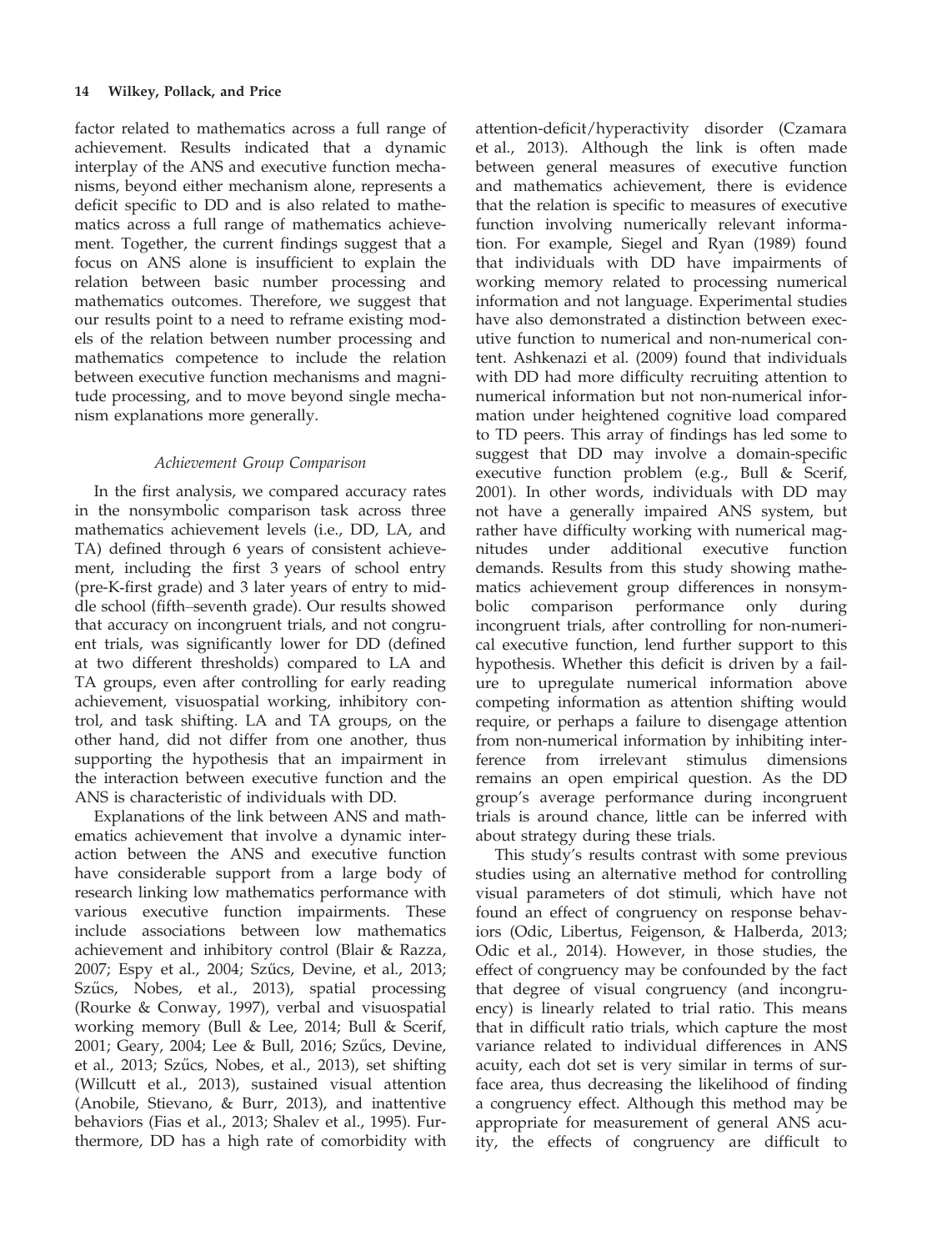separate from the effects of numerical ratio, because the two are linked so tightly. This study uses a method of controlling congruency that is more balanced across ratios and controls for a greater number of stimulus properties beyond dot size and surface area (for a detailed discussion, see Clayton et al., 2015). Therefore, the effects of congruency and ANS function are more clearly disentangled in this study.

One unexpected result from the first, group-wise analysis is that DD and TA groups showed congruency effects, as expected, but LA children did not. Despite this lack of a congruency effect in the current findings for this achievement group, we caution against any strong interpretation of this result. There is a trend in the expected direction for each of the LA children groupings (10th percentile and 6.7th percentiles cutoffs), in which children are more accurate on congruent trials than incongruent trials. Despite the lack of a significant effect, the effect sizes are relatively large (Hedge's  $g = 0.359$ and Hedge's  $g = 0.71$ ), and mean differences are 6 accuracy points and 10 accuracy points for each sample, respectively. It is likely that the absence of a statistically significant congruency effect for LA children is due to high variance in accuracy on incongruent trials and a lack of power for this comparison.

#### Full Range of Achievement

In the second analysis, we examined whether sixth graders' accuracy on nonsymbolic number comparison for incongruent and congruent trials predicted concurrent mathematics achievement for the full sample of students and whether the relation changed when controlling for early reading achievement and non-numerical, domain-general executive functioning. The sample for this analysis included a wide range of mathematics achievement levels that included all participants from the first analysis and participants in the broader study that did not consistently achieve in the same level year to year. Similar to the logic of the first analysis, if numberspecific executive function is related to individual differences in mathematics achievement across a wide range of achievement, performance on incongruent trials should predict mathematics achievement beyond what can be accounted for by congruent trials and early reading achievement, visuospatial working memory, inhibitory control, and task shifting. Indeed, results showed that accuracy on incongruent trials predicted concurrent mathematics achievement even after controlling for

early reading achievement, visuospatial working memory, inhibitory control, and task shifting, thus supporting the hypothesis that number-specific executive function relates to individual differences in mathematics achievement across a wide range of achievement levels. Furthermore, the relation remained unchanged when we excluded individuals with DD from the regression. These findings build on previous research that has shown other number-specific measures of executive function relate to mathematics achievement in TD and high achieving groups. For example, Dark and Benbow (Dark & Benbow, 1994) found that working memory tasks with numerical stimuli were more closely related to mathematical precocity than non-numerical stimuli across a range of tasks in adults. Similarly, studies of children have demonstrated that inhibitory control and working memory of numerical information accounts for significant variance in individual differences in mathematics ability and early numeracy beyond similar non-numerical measures of executive function (Bull & Scerif, 2001; Merkley, Thompson, & Scerif, 2016).

Interestingly, bivariate correlations indicated that children with high accuracy on incongruent trials tended to have low accuracy on congruent trials (and vice versa), even though congruent trials were not related to mathematics achievement. This may be important for two reasons. First, if only incongruent trials are related to mathematics achievement, researchers may be tempted to design measures consisting exclusively of incongruent trials. However, this inverse relation may indicate that incongruent trials are inherently related to congruent trials such that removing congruent trials would change the nature of the task demands for incongruent trials. Second, speculation about inhibitory control has dominated the conversation about the cognitive mechanisms underlying the difference between incongruent trials and congruent trials of the nonsymbolic comparison task (Cragg et al., 2017; Gilmore et al., 2015). Although inhibitory control may be a factor, the inverse correlation between congruency conditions may indicate that some individuals are unable to switch between strategies that capitalize on visual cues during congruent trials and ignore these cues otherwise. In addition to working memory and inhibitory control, task shifting may contribute to differences in performance between incongruent and congruent trials. Third, this inverse correlation is somewhat consistent with a developmental account recently suggested by Piazza, De Feo, Panzeri, and Dehaene (2018), whereby development and education both correlate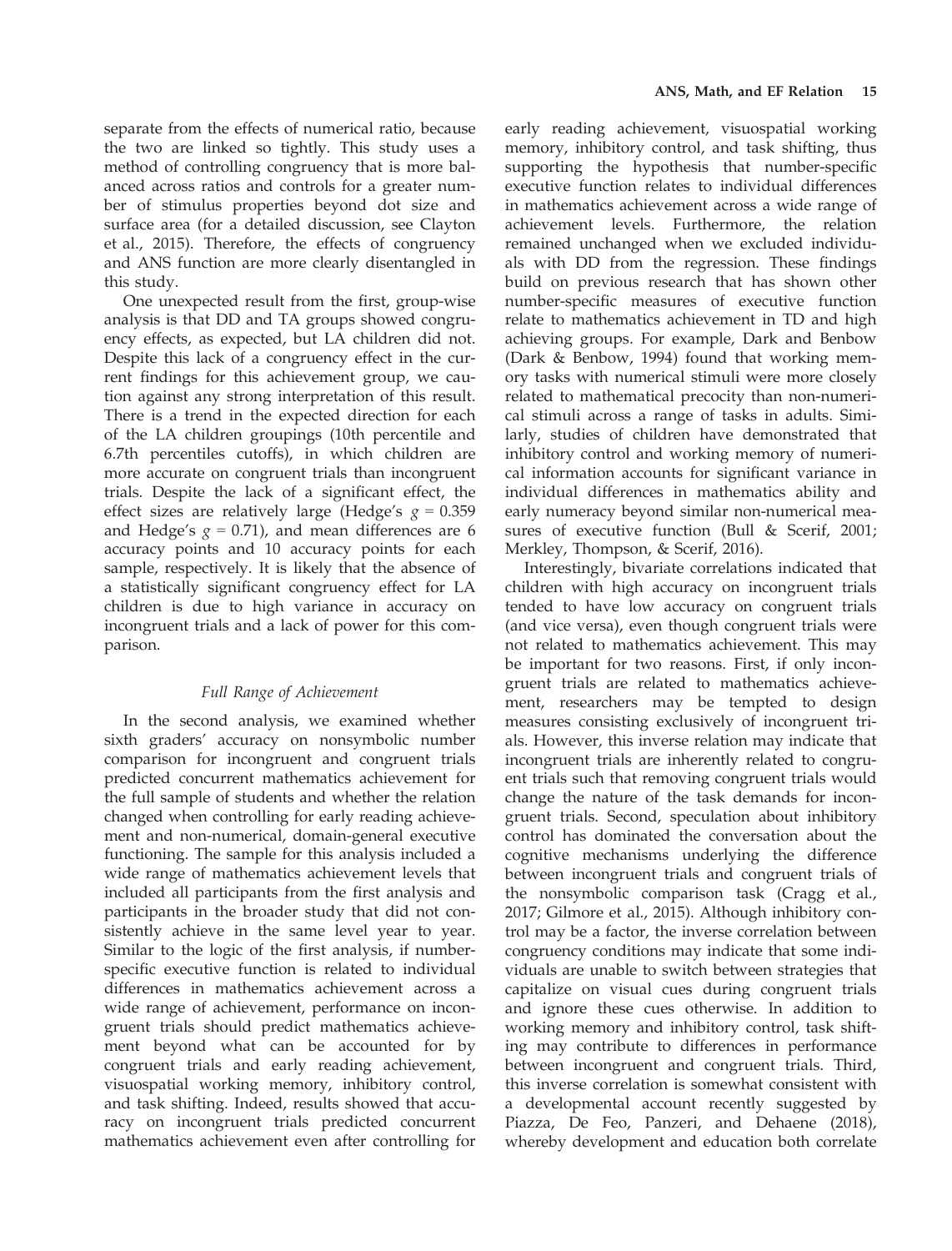with an increased ability to filter our irrelevant cues in incongruent number comparison trials, similar to those in this study. In contrast, performance on congruent trials dropped or remained the same with increased education and age, suggesting there was not a generalized increase in acuity of number perception. Piazza et al.'s developmental findings suggests that better performers on incongruent trials may not benefit as much from congruent visual cues, which may explain this inverse correlation.

Given recent work demonstrating the contribution of numerosity discrimination to math achievement compared to non-numerical bias (Starr et al., 2017), we did expect to see a relation, albeit weaker, between mathematics achievement and accuracy rate on congruent trials. However, in this study, accuracy on congruent trials was unrelated to mathematics achievement, either as a factor distinguishing between achievement groups or as a predictor of mathematics achievement. This was true even before controlling for other academic or cognitive factors. Furthermore, the magnitude of this relation in both analyses was close to zero, showing no trend in the expected direction. This calls into question whether ANS function alone, not measured under high executive function demands, is an important factor related to DD and mathematics achievement more generally. Studies showing no relation between nonsymbolic number comparison performance and math achievement after controlling for executive function have argued this point. For example, in a large sample of TD children, Szűcs, Devine, Soltesz, Nobes, and Gabriel (2014) found that after controlling for other executive function measures such as dot matrices, visuospatial working memory, and the trail-making task, nonsymbolic comparison did not significantly relate to mathematics achievement. Interestingly, in that study, sustained visual attention was the best correlate of ANS acuity, which may further indicate that attention mechanisms and ANS mechanisms are integrally related.

Previous neuroimaging research has shown that congruent and incongruent trials of the nonsymbolic number comparison task recruit different neural mechanisms, with incongruent trials recruiting large portions of the frontoparietal attention network (Leibovich, Vogel, Henik, & Ansari, 2016; Wilkey, Barone, Mazzocco, Vogel, & Price, 2017). Recruitment of additional neurocognitive mechanisms during incongruent trials may be an integral component of the previously assumed direct relation between ANS and mathematics achievement in studies of mathematics learning disability, but also

across the full range of achievement. Supporting this interpretation, recent neuroimaging evidence from Wilkey and Price (in press) shows that individual differences in neural activity of inferior frontal brain regions, indexing the numerical congruency effect in the nonsymbolic comparison task, predicted mathematics achievement in a TD sample of third- and fourth-grade children. This relation held even after controlling for neural activity in a Flanker task and domain-general cognitive factors. In contrast, individual differences in the ratio effect (a neural metric of numerical acuity) did not relate to mathematics, including activity in expected posterior parietal regions. This finding underscores the importance of the neurocognitive mechanisms that interact with magnitude processing mechanisms for mathematics competence, and again speaks to the need to move beyond a single mechanism explanation of foundational competencies for mathematics development.

# Limitations and Future Directions

Several factors should be taken into account when interpreting the results of this study. First, participants were recruited from an urban public school system and were mostly from low-income households. Low household income often impedes access to high-quality early mathematics experiences (Ramani & Siegler, 2008), so factors driving the relation between nonsymbolic comparison and mathematics achievement may differ across students with differing household incomes. Furthermore, the relation between nonsymbolic comparison and mathematics achievement in low-income samples has been reportedly lower than middle- and high-income samples (Fuhs, Kelley, O'Rear, & Villano, 2016; Fuhs & McNeil, 2013). However, effect sizes of the relation between nonsymbolic comparison and mathematics achievement from this study are in line with previous meta-analyses (Chen & Li, 2014; Schneider et al., 2017). Additionally, the lack of relation between mathematics achievement and congruent trials, and significant relation between mathematics achievement and incongruent trials, has been previously reported in low-income (Fuhs & McNeil, 2013) and middle-to-high income individuals (Keller & Libertus, 2015). Furthermore, Price and Wilkey (2017) showed that the mediating relation among nonsymbolic comparison accuracy rates and mathematics achievement in the same group of children as this study follows the same patterns as previously reported literature from wider socioeconomic status samples (Lyons & Beilock, 2011).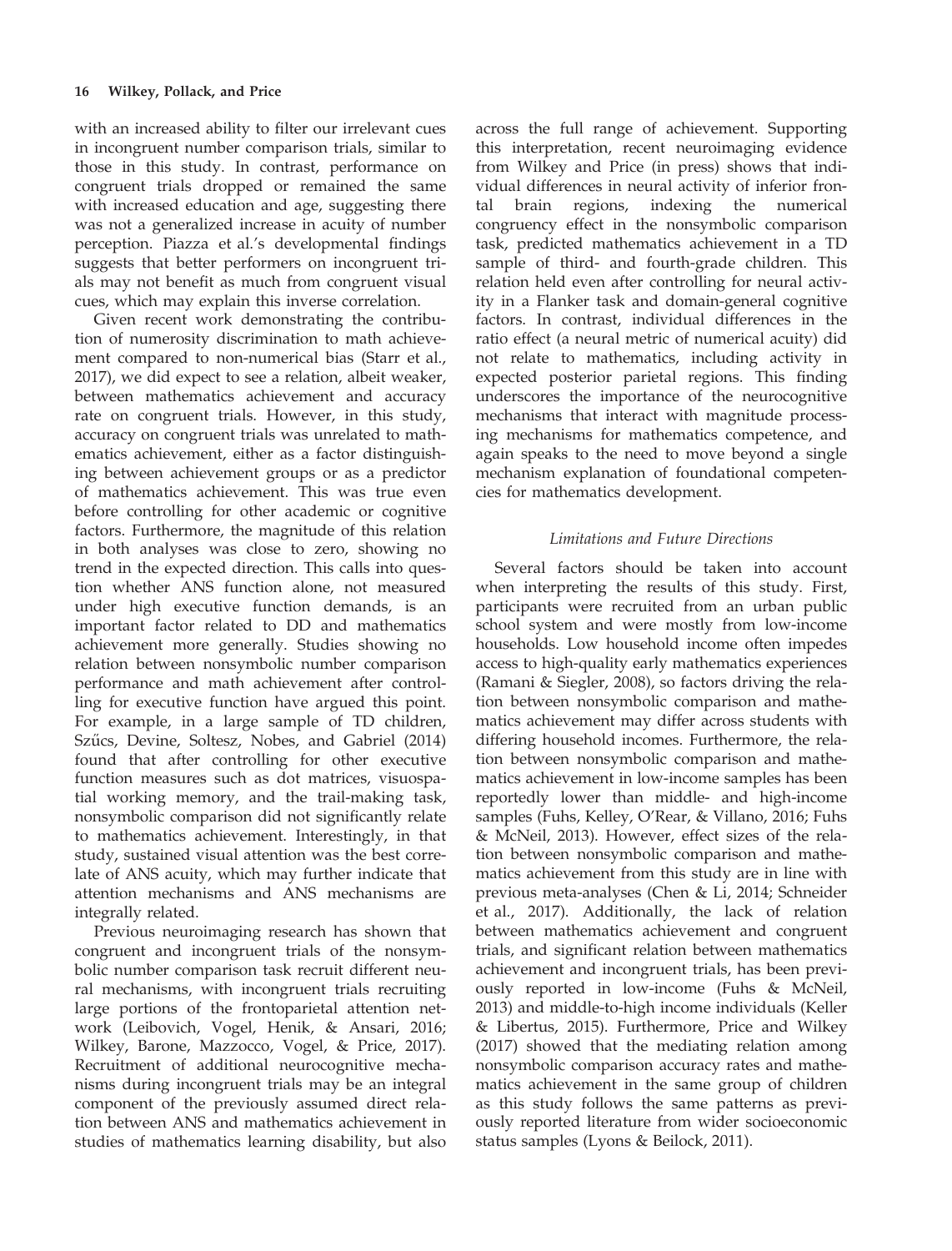Second, alternative explanations of the current results are possible. For example, rather than our hypothesis about domain-specific executive function, the current results could indicate that individuals who utilize an appropriate strategy for incongruent trials, whether consciously or not, are better at mathematics. If framed as a task strategy, then strategy selection does not necessarily equate to number-specific executive function. Another alternative is that individual differences in task performance are based not on cognitive efficiencies but rather a predisposition to focus on one aspect of the visual stimuli. A deficit of number-specific executive function is different than the failure to utilize it. Prior research has documented that individuals with a tendency to spontaneously focus on exact quantities have higher arithmetic abilities (Batchelor, Inglis, & Gilmore, 2015; Hannula, Lepola, & Lehtinen, 2010). Recently, this line of research has been expanded to incorporate spontaneous orientation to conflicting or irrelevant dimensions of nonnumerical magnitude similar to those of this study (Viarouge et al., 2017). Research on the underlying neurocognitive mechanisms can also help to distill the root of the differences observed in the current results.

A third factor to consider, specifically in regard to the group comparison results, is that choosing to identify a DD group based on consistent, low mathematics achievement over time has both benefits and limitations for interpreting results. In our methods, we make an argument that DD is likely heterogenous in nature and that identifying a "pure dyscalculic" group via the use of an IQ-math achievement discrepancy criteria results in the exclusion of individuals with DD that do not show a discrepancy due to the high comorbidity of other developmental deficits that would affect IQ or another achievement measure such as reading. With this analytic decision comes the limitation that some individuals within the DD group may perform poorly in mathematics testing due to a more globalized cognitive deficit (e.g., IQ) rather than a specific math deficit and, further, that this global deficit was not adequately controlled for when covarying out reading ability and executive function. One solution suggested by Szűcs (2016) may be to focus more on positioning individuals in a multidimensional parametric space that identifies specific cognitive functions related to mathematical performance. The current results suggest that number-specific executive function is likely to be one such cognitive function.

Fourth, this study makes the case that numberspecific executive function may be impaired in DD and also related to mathematics achievement across a wide achievement range. This conclusion is based on the idea that a relation between two variables (i.e., math achievement and performance on incongruent trials of the number comparison task) survives after controlling for individual differences in other cognitive factors (i.e., executive function in a non-numerical context). In this type of analysis, the conclusion is only as strong as the validity and specificity of control variables. In this study, only two variables are used as control measures for executive function, and therefore, caution is warranted when considering how completely our variables controlled for all aspects of executive function unrelated to number.

#### Conclusion

In sum, the two sets of analyses presented here suggest that performance on incongruent trials alone relates to the presence of severe mathematics learning deficits as well as individual differences in mathematics across a wide range of achievement, even when excluding DD individuals. Results suggest that number-specific executive function is a unique predictor of mathematics achievement beyond measures that target the ANS or executive function independently. In order to understand how the intersection of these multiple cognitive mechanisms relates to the acquisition of mathematics skills, future studies should move from a domain-specific versus domain-general approach to experiments that deconstruct this framework. In so doing, future hypotheses can more closely address the integration of cognitive mechanisms required to complete a complex task such as mathematical thought. Furthermore, the current findings do little to explain the relation between nonsymbolic number perception and symbolic number. Understanding their relation may further explain why number-specific executive function relates to symbolic mathematics. This type of investigation may lead to an enhanced understanding of what type of training or remediation of a specific skill set provides the most potential for transfer to improved mathematics achievement more broadly. Given that this study provides support for an integral relation between a "domaingeneral" mechanism with a number-specific one, a training that seeks to leverage this intersection should be explored.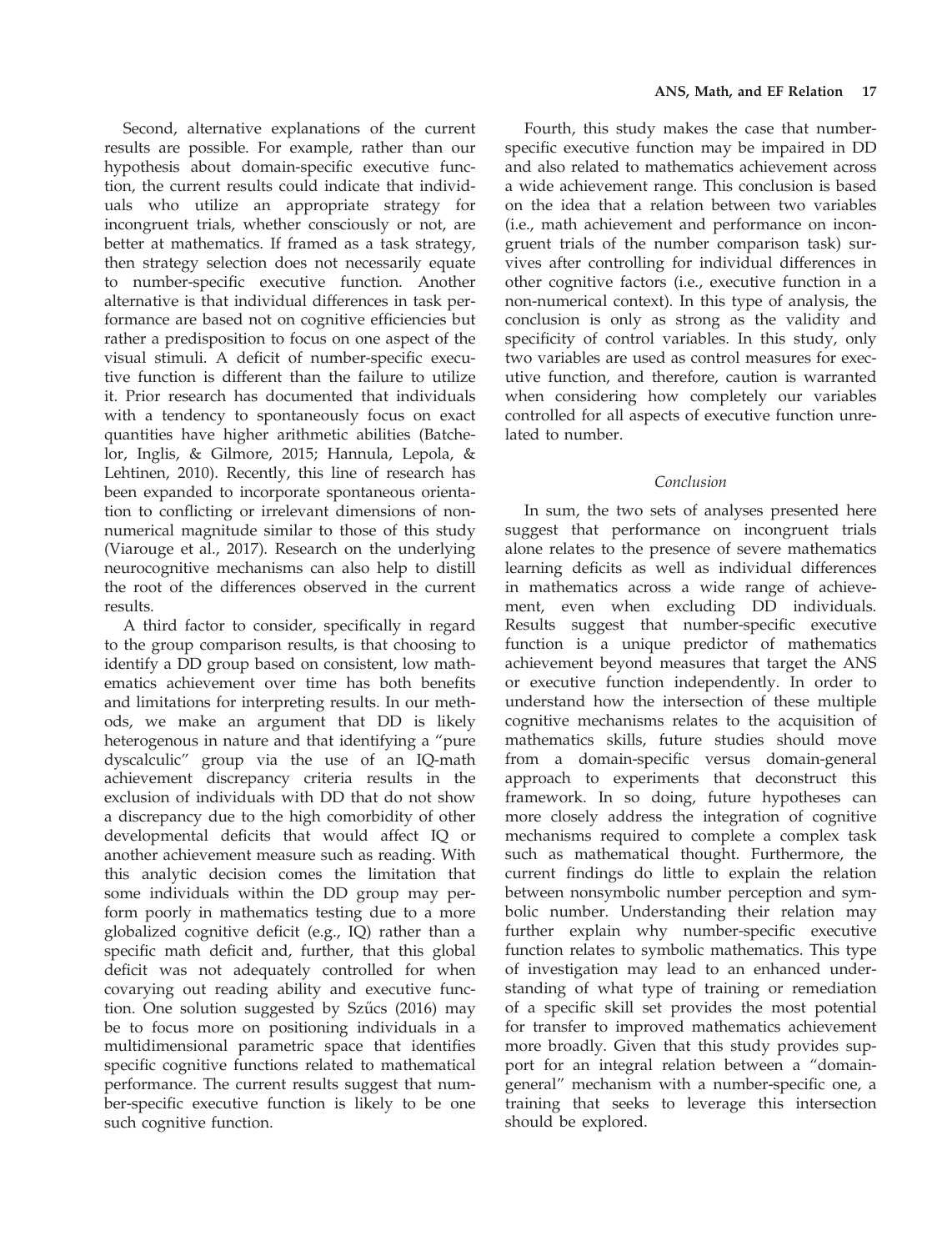#### References

- Anobile, G., Stievano, P., & Burr, D. C. (2013). Visual sustained attention and numerosity sensitivity correlate with math achievement in children. Journal of Experimental Child Psychology, 116, 380–391. [https://doi.org/](https://doi.org/10.1016/j.jecp.2013.06.006) [10.1016/j.jecp.2013.06.006](https://doi.org/10.1016/j.jecp.2013.06.006)
- Ashkenazi, S., Black, J. M., Abrams, D. A., Hoeft, F., & Menon, V. (2013). Neurobiological underpinnings of math and reading learning disabilities. Journal of Learning Disabilities, 46, 549–569. [https://doi.org/10.1177/](https://doi.org/10.1177/0022219413483174) [0022219413483174](https://doi.org/10.1177/0022219413483174)
- Ashkenazi, S., Rubinsten, O., & Henik, A. (2009). Attention, automaticity, and developmental dyscalculia. Neuropsychology, 23, 535–540.<https://doi.org/10.1037/a0015347>
- Batchelor, S., Inglis, M., & Gilmore, C. (2015). Spontaneous focusing on numerosity and the arithmetic advantage. Learning and Instruction, 40, 79–88. <https://doi.org/10.1016/j.learninstruc.2015.09.005>
- Blair, C., & Razza, R. P. (2007). Relating effortful control, executive function, and false belief understanding to emerging math and literacy ability in kindergarten. Child Development, 78, 647–663. [https://doi.org/10.](https://doi.org/10.1111/j.1467-8624.2007.01019.x) [1111/j.1467-8624.2007.01019.x](https://doi.org/10.1111/j.1467-8624.2007.01019.x)
- Bugden, S., & Ansari, D. (2016). Probing the nature of deficits in the "approximate number system" in children with persistent developmental dyscalculia. Developmental Science, 19, 817–833. [https://doi.org/10.1111/](https://doi.org/10.1111/desc.12324) [desc.12324](https://doi.org/10.1111/desc.12324)
- Bull, R., & Lee, K. (2014). Executive functioning and mathematics achievement. Child Development Perspectives, 8(1), 36–41.<https://doi.org/10.1111/cdep.12059>
- Bull, R., & Scerif, G. (2001). Executive functioning as a predictor of children's mathematics ability: Inhibition, switching, and working memory. Developmental Neuropsychology, 19, 273–293. [https://doi.org/10.1207/](https://doi.org/10.1207/S15326942DN1903_3) [S15326942DN1903\\_3](https://doi.org/10.1207/S15326942DN1903_3)
- Butterworth, B., & Kovas, Y. (2013). Understanding neurocognitive developmental disorders can improve education for all. Science, 340, 300–305. [https://doi.org/10.](https://doi.org/10.1126/science.1231022) [1126/science.1231022](https://doi.org/10.1126/science.1231022)
- Butterworth, B., Varma, S., & Laurillard, D. (2011). Dyscalculia: From brain to education. Science, 332, 1049–1053.<https://doi.org/10.1126/science.1201536>
- Bynner, J., & Parsons, S. (2006). Does numeracy matter more? National Research and Development Centre for adult literacy and numeracy. London, UK: The Basic Skills Agency. Retrieved from [http://www.nrdc.org.uk/](http://www.nrdc.org.uk/publications_details.asp?ID=16#) [publications\\_details.asp?ID=16#](http://www.nrdc.org.uk/publications_details.asp?ID=16#)
- Chen, Q., & Li, J. (2014). Association between individual differences in non-symbolic number acuity and math performance: A meta-analysis. Acta Psychologica, 148, 163–172. [https://doi.org/10.1016/j.actpsy.2014.01.](https://doi.org/10.1016/j.actpsy.2014.01.016) [016](https://doi.org/10.1016/j.actpsy.2014.01.016)
- Clayton, S., Gilmore, C., & Inglis, M. (2015). Dot comparison stimuli are not all alike: The effect of different visual controls on ANS measurement. Acta Psychologica, 161, 177–184.<https://doi.org/10.1016/j.actpsy.2015.09.007>
- Connolly, A. J. (2007). KeyMath-3 Diagnostic Assessment. San Antonio, TX: Pearson.
- Corsi, P. (1972). Human memory and the medial temporal region of the brain. Dissertation Abstracts International, 34, 891B.
- Cragg, L., Keeble, S., Richardson, S., Roome, H. E., & Gilmore, C. (2017). Direct and indirect influences of executive functions on mathematics achievement. Cognition, 162, 12–26. [https://doi.org/10.1016/j.cognition.2017.01.](https://doi.org/10.1016/j.cognition.2017.01.014) [014](https://doi.org/10.1016/j.cognition.2017.01.014)
- Czamara, D., Tiesler, C. M. T., Kohlböck, G., Berdel, D., Hoffmann, B., Bauer, C. P., . . . Heinrich, J. (2013). Children with ADHD symptoms have a higher risk for reading, spelling and math difficulties in the GINIplus and LISAplus cohort studies. PLoS ONE, 8, e63859. <https://doi.org/10.1371/journal.pone.0063859>
- Dark, V. J., & Benbow, C. P. (1994). Type of stimulus mediates the relationship between working-memory performance and type of precocity. Intelligence, 19, 337– 357. [https://doi.org/10.1016/0160-2896\(94\)90006-X](https://doi.org/10.1016/0160-2896(94)90006-X)
- De Smedt, B., Noël, M.-P., Gilmore, C., & Ansari, D. (2013). How do symbolic and non-symbolic numerical magnitude processing skills relate to individual differences in children's mathematical skills? A review of evidence from brain and behavior. Trends in Neuroscience and Education, 2(2), 48–55. [https://doi.org/10.](https://doi.org/10.1016/j.tine.2013.06.001) [1016/j.tine.2013.06.001](https://doi.org/10.1016/j.tine.2013.06.001)
- Dehaene, S., Izard, V., & Piazza, M. (2005). Control over non-numerical parameters in numerosity experiments. Unpublished manuscript.
- Diamond, A. (2014). Executive functions. Annual Review of Psychology, 64, 135–168. [https://doi.org/10.1146/an](https://doi.org/10.1146/annurev-psych-113011-143750) [nurev-psych-113011-143750](https://doi.org/10.1146/annurev-psych-113011-143750)
- Dinkel, P. J., Willmes, K., Krinzinger, H., Konrad, K., & Koten, J. W. (2013). Diagnosing developmental dyscalculia on the basis of reliable single case FMRI methods: Promises and limitations. PLoS ONE, 8, e83722. <https://doi.org/10.1371/journal.pone.0083722>
- Duncan, G. J., Dowsett, C. J., Claessens, A., Magnuson, K., Huston, A. C., Klebanov, P., . . . Japel, C. (2007). School readiness and later achievement. Developmental Psychology, 43, 1428–1446. [https://doi.org/10.1037/](https://doi.org/10.1037/0012-1649.43.6.1428) [0012-1649.43.6.1428](https://doi.org/10.1037/0012-1649.43.6.1428)
- Espy, K. A., McDiarmid, M. M., Cwik, M. F., Stalets, M. M., Hamby, A., & Senn, T. E. (2004). The contribution of executive functions to emergent mathematic skills in preschool children. Developmental Neuropsychology, 26, 465–486. [https://doi.org/10.1207/s](https://doi.org/10.1207/s15326942dn2601_6) [15326942dn2601\\_6](https://doi.org/10.1207/s15326942dn2601_6)
- Fazio, L. K., Bailey, D. H., Thompson, C. A., & Siegler, R. S. (2014). Relations of different types of numerical magnitude representations to each other and to mathematics achievement. Journal of Experimental Child Psychology, 123, 53–72. [https://doi.org/10.1016/j.jecp.](https://doi.org/10.1016/j.jecp.2014.01.013) [2014.01.013](https://doi.org/10.1016/j.jecp.2014.01.013)
- Feigenson, L., Dehaene, S., & Spelke, E. (2004). Core systems of number. Trends in Cognitive Sciences, 8, 307–314. <https://doi.org/10.1016/j.tics.2004.05.002>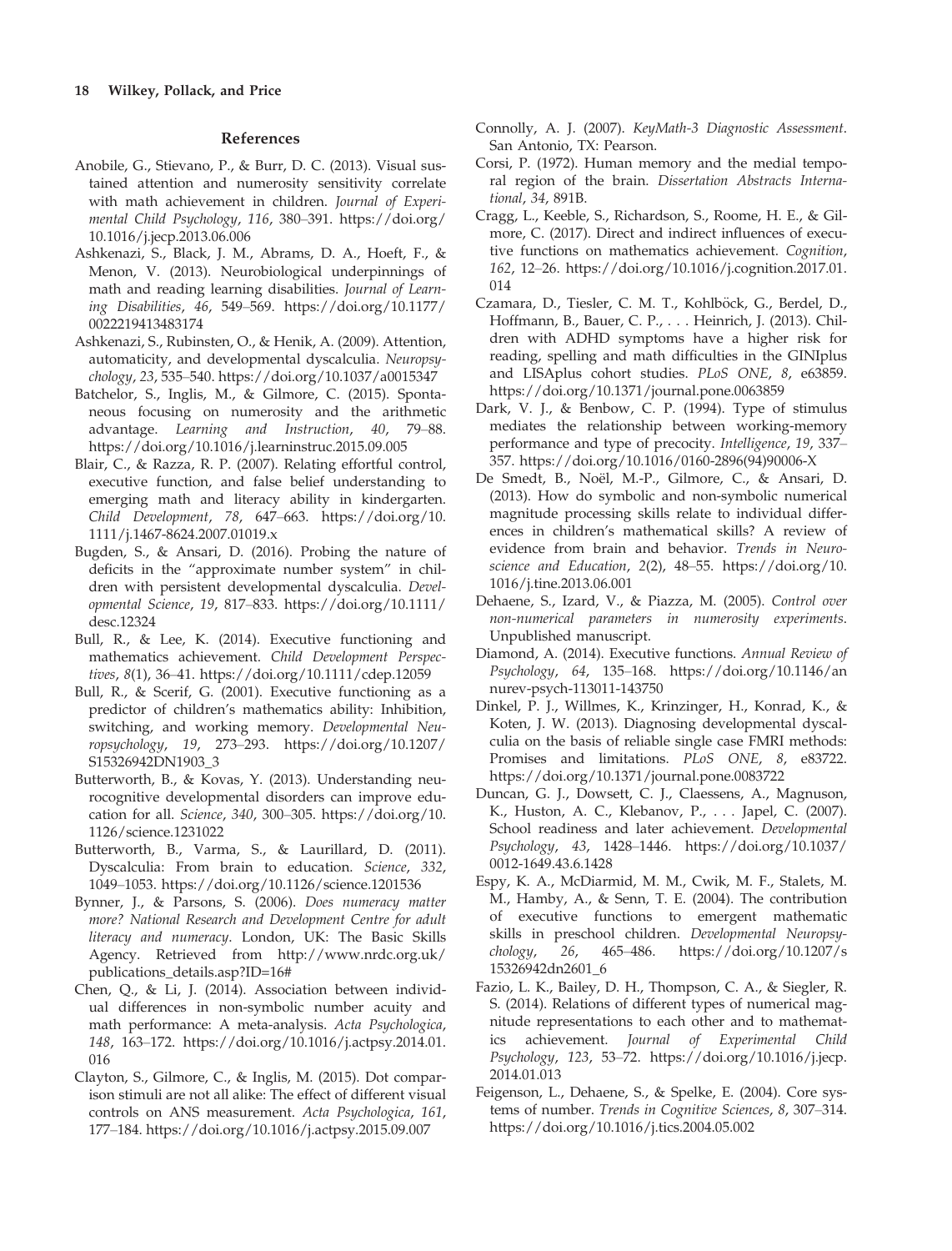- Fias, W., Menon, V., & Szucs, D. (2013). Multiple components of developmental dyscalculia. Trends in Neuroscience and Education, 2(2), 43–47. [https://doi.org/10.](https://doi.org/10.1016/j.tine.2013.06.006) [1016/j.tine.2013.06.006](https://doi.org/10.1016/j.tine.2013.06.006)
- Fuchs, D., Morgan, P. L., Young, C. L., & Rise, T. (2003). Responsiveness-to-intervention: Definitions. Evidence, and Implications for the Learning Disabilities Construct, 18, 157–171.<https://doi.org/10.1111/1540-5826.00072>
- Fuhs, M. W., Kelley, K., O'Rear, C., & Villano, M. (2016). The role of non-numerical stimulus features in approximate number system training in preschoolers from lowincome homes. Journal of Cognition and Development, 17, 737–764. [https://doi.org/10.1080/15248372.2015.](https://doi.org/10.1080/15248372.2015.1105228) [1105228](https://doi.org/10.1080/15248372.2015.1105228)
- Fuhs, M. W., & McNeil, N. M. (2013). ANS acuity and mathematics ability in preschoolers from low-income homes: Contributions of inhibitory control. Developmental Science, 16, 136–148. [https://doi.org/10.1111/desc.](https://doi.org/10.1111/desc.12013) [12013](https://doi.org/10.1111/desc.12013)
- Geary, D. C. (2004). Mathematics and learning disabilities. Journal of Learning Disabilities, 37(1), 4–15. [https://doi.](https://doi.org/10.1177/00222194040370010201) [org/10.1177/00222194040370010201](https://doi.org/10.1177/00222194040370010201)
- Geary, D. C., Hoard, M. K., Byrd-craven, J., & Nugent, L. (2007). Cognitive mechanisms underlying achievement deficits in children with mathematical learning disability. Child Development, 78, 1343–1359. [https://doi.org/](https://doi.org/10.1111/j.1467-8624.2007.01069.x) [10.1111/j.1467-8624.2007.01069.x](https://doi.org/10.1111/j.1467-8624.2007.01069.x)
- Geary, D. C., VanMarle, K., Chu, F. W., Rouder, J., Hoard, M. K., & Nugent, L. (2018). Early conceptual understanding of cardinality predicts superior schoolentry number-system knowledge. Psychological Science, 29, 191–205. [https://doi.org/10.1177/](https://doi.org/10.1177/0956797617729817) [0956797617729817](https://doi.org/10.1177/0956797617729817)
- Gebuis, T., & Reynvoet, B. (2011). Generating nonsymbolic number stimuli. Behavior Research Methods, 43, 981–986.<https://doi.org/10.3758/s13428-011-0097-5>
- Gebuis, T., & Reynvoet, B. (2012). Continuous visual properties explain neural responses to nonsymbolic number. Psychophysiology, 49, 1649–1659. [https://doi.](https://doi.org/10.1111/j.1469-8986.2012.01461.x) [org/10.1111/j.1469-8986.2012.01461.x](https://doi.org/10.1111/j.1469-8986.2012.01461.x)
- Gilmore, C., Attridge, N., Clayton, S., Cragg, L., Johnson, S., Marlow, N., . . . Inglis, M. (2013). Individual differences in inhibitory control, not non-verbal number acuity, correlate with mathematics achievement. PLoS ONE, 8, e67374. [https://doi.org/10.1371/journal.pone.](https://doi.org/10.1371/journal.pone.0067374) [0067374](https://doi.org/10.1371/journal.pone.0067374)
- Gilmore, C., Attridge, N., & Inglis, M. (2011). Measuring the approximate number system. Quarterly Journal of Experimental Psychology, 64, 2099–2109. [https://doi.](https://doi.org/10.1080/17470218.2011.574710) [org/10.1080/17470218.2011.574710](https://doi.org/10.1080/17470218.2011.574710)
- Gilmore, C., Keeble, S., Richardson, S., & Cragg, L. (2015). The role of cognitive inhibition in different components of arithmetic. Zdm, 47, 771–782. [https://doi.](https://doi.org/10.1007/s11858-014-0659-y) [org/10.1007/s11858-014-0659-y](https://doi.org/10.1007/s11858-014-0659-y)
- Halberda, J., Mazzocco, M. M. M., & Feigenson, L. (2008). Individual differences in non-verbal number acuity correlate with maths achievement. Nature, 455, 665–668. <https://doi.org/10.1038/nature07246>
- Hannula, M. M., Lepola, J., & Lehtinen, E. (2010). Spontaneous focusing on numerosity as a domain-specific predictor of arithmetical skills. Journal of Experimental Child Psychology, 107, 394–406. [https://doi.org/10.1016/j.jec](https://doi.org/10.1016/j.jecp.2010.06.004) [p.2010.06.004](https://doi.org/10.1016/j.jecp.2010.06.004)
- Henik, A., Rubinsten, O., & Ashkenazi, S. (2011). The "where" and "what" in developmental dyscalculia. The Clinical Neuropsychologist, 25, 989–1008. [https://doi.](https://doi.org/10.1080/13854046.2011.599820) [org/10.1080/13854046.2011.599820](https://doi.org/10.1080/13854046.2011.599820)
- Hibbard, J. H., Peters, E., Dixon, A., Tusler, M., Peters, E., & Dixon, A. (2007). Consumer competencies and the use of comparative quality information: It isn't just about literacy. Medical Care Research and Review. 64, 379–394. [https://doi.org/10.1177/107755870730](https://doi.org/10.1177/1077558707301630) [1630](https://doi.org/10.1177/1077558707301630)
- Hoard, M. K., Geary, D. C., Byrd-craven, J., & Nugent, L. (2008). Mathematical cognition in intellectually precocious first graders. Developmental Neuropsychology, 33, 251–276.<https://doi.org/10.1080/87565640801982338>
- Hofer, K. G., Lipsey, M. W., Dong, N., & Farran, D. C. (2013). Results of the early math project—scale-up cross-site results. Nashville, TN: Vanderbilt University.
- Holloway, I. D., & Ansari, D. (2009). Mapping numerical magnitudes onto symbols: The numerical distance effect and individual differences in children's mathematics achievement. Journal of Experimental Child Psychology, 103(1), 17–29. [https://doi.org/10.1016/j.jecp.](https://doi.org/10.1016/j.jecp.2008.04.001) [2008.04.001](https://doi.org/10.1016/j.jecp.2008.04.001)
- Inglis, M., & Gilmore, C. (2014). Indexing the approximate number system. Acta Psychologica, 145, 147–155. <https://doi.org/10.1016/j.actpsy.2013.11.009>
- Iuculano, T. (2016). Neurocognitive accounts of developmental dyscalculia and its remediation. Progress in Brain Research, 227, 305–333. [https://doi.org/10.1016/](https://doi.org/10.1016/bs.pbr.2016.04.024) [bs.pbr.2016.04.024](https://doi.org/10.1016/bs.pbr.2016.04.024)
- Iuculano, T., Tang, J., Hall, C. W. B., & Butterworth, B. (2008). Core information processing deficits in developmental dyscalculia and low numeracy. Developmental Science, 11, 669–680. [https://doi.org/10.1111/j.1467-](https://doi.org/10.1111/j.1467-7687.2008.00716.x) [7687.2008.00716.x](https://doi.org/10.1111/j.1467-7687.2008.00716.x)
- Kaufmann, L., Vogel, S. E., Starke, M., Kremser, C., Schocke, M., & Wood, G. (2009). Developmental dyscalculia: Compensatory mechanisms in left intraparietal regions in response to nonsymbolic magnitudes. Behavioral and Brain Functions: BBF, 5, 35. [https://doi.org/10.](https://doi.org/10.1186/1744-9081-5-35) [1186/1744-9081-5-35](https://doi.org/10.1186/1744-9081-5-35)
- Kaufmann, L., Mazzocco, M. M., Dowker, A., von Aster, M., Göbel, S. M., Grabner, R. H., & … Nuerk, H.-C., (2013). Dyscalculia from a developmental and differential perspective. Frontiers in Psychology, 4 (August), 516. <https://doi.org/10.3389/fpsyg.2013.00516>
- Keller, L., & Libertus, M. (2015). Inhibitory control may not explain the link between approximation and math abilities in kindergarteners from middle class families. Frontiers in Psychology, 6, 1–11. [https://doi.org/10.](https://doi.org/10.3389/fpsyg.2015.00685) [3389/fpsyg.2015.00685](https://doi.org/10.3389/fpsyg.2015.00685)
- Landerl, K., Bevan, A., & Butterworth, B. (2004). Developmental dyscalculia and basic numerical capacities: A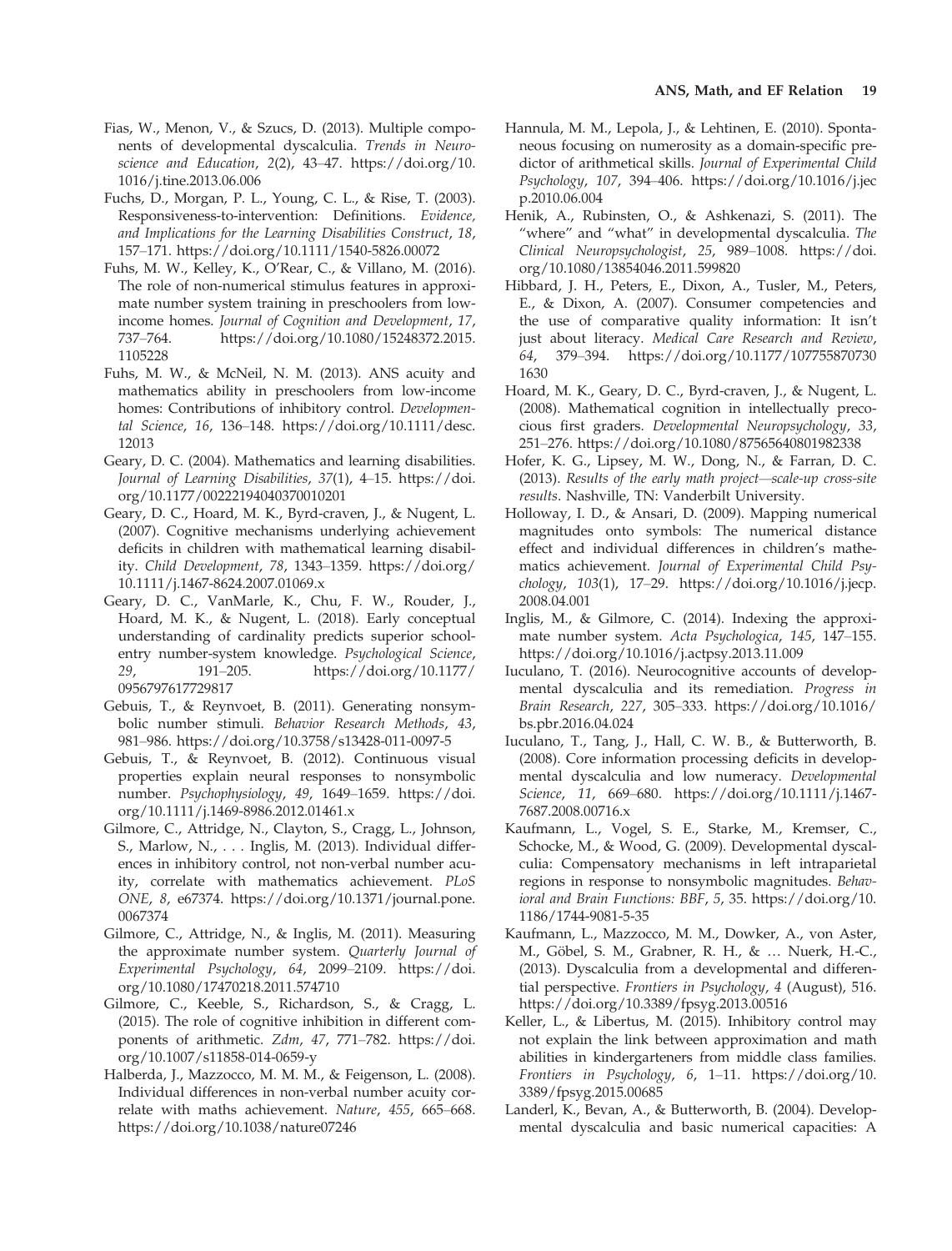study of 8–9-year-old students. Cognition, 93(2), 99–125. <https://doi.org/10.1016/j.cognition.2003.11.004>

- Landerl, K., Göbel, S. M., & Moll, K. (2013). Core deficit and individual manifestations of developmental dyscalculia (DD): The role of comorbidity. Trends in Neuroscience and Education, 2(2), 38-42. [https://doi.org/10.](https://doi.org/10.1016/j.tine.2013.06.002) [1016/j.tine.2013.06.002](https://doi.org/10.1016/j.tine.2013.06.002)
- Lee, K., & Bull, R. (2016). Developmental changes in working memory, updating, and math achievement. Journal of Educational Psychology, 108, 869–882. <https://doi.org/10.1037/edu0000090>
- Leibovich, T., & Ansari, D. (2016). The symbol-grounding problem in numerical cognition: A review of theory, evidence, and outstanding questions. Canadian Journal of Experimental Psychology, 70(1), 12–23. [https://doi.](https://doi.org/10.1037/cep0000070) [org/10.1037/cep0000070](https://doi.org/10.1037/cep0000070)
- Leibovich, T., & Henik, A. (2013). Magnitude processing in non-symbolic stimuli. Frontiers in Psychology, 4, 375. <https://doi.org/10.3389/fpsyg.2013.00375>
- Leibovich, T., Vogel, S. E., Henik, A., & Ansari, D. (2016). Asymmetric processing of numerical and nonnumerical magnitudes in the brain: An fMRI study. Journal of Cognitive Neuroscience, 28, 166–176. [https://doi.org/10.](https://doi.org/10.1162/jocn_a_00887) [1162/jocn\\_a\\_00887](https://doi.org/10.1162/jocn_a_00887)
- Lyons, I. M., & Beilock, S. L. (2011). Numerical ordering ability mediates the relation between number-sense and arithmetic competence. Cognition, 121, 256–261. <https://doi.org/10.1016/j.cognition.2011.07.009>
- Lyons, I. M., Nuerk, H.-C., & Ansari, D. (2015). Rethinking the implications of numerical ratio effects for understanding the development of representational precision and numerical processing across formats. Journal of Experimental Psychology. General, 144, 1021–1035. <https://doi.org/10.1037/xge0000094>
- Mazzocco, M. M. M., Feigenson, L., & Halberda, J. (2011). Impaired acuity of the approximate number system underlies mathematical learning disability (dyscalculia). Child Development, 82, 1224–1237. [https://doi.org/10.](https://doi.org/10.1111/j.1467-8624.2011.01608.x) [1111/j.1467-8624.2011.01608.x](https://doi.org/10.1111/j.1467-8624.2011.01608.x)
- Mazzocco, M. M. M., & Myers, G. F. (2003). Complexities in identifying and defining mathematics learning disability in the primary school-age years. Annals of Dyslexia, 53, 218–253.<https://doi.org/10.1007/s11881-003-0011-7>
- Mazzocco, M. M., & Rasanen, P. (2013). Contributions of longitudinal studies to evolving definitions and knowledge of developmental dyscalculia. Trends in Neuroscience and Education, 2(2), 65-73. [https://doi.org/10.](https://doi.org/10.1016/j.tine.2013.05.001) [1016/j.tine.2013.05.001](https://doi.org/10.1016/j.tine.2013.05.001)
- Mejias, S., Mussolin, C., Rousselle, L., Grégoire, J., & Noël, M.-P. (2012). Numerical and nonnumerical estimation in children with and without mathematical learning disabilities. Child Neuropsychology, 18, 550– 575.<https://doi.org/10.1080/09297049.2011.625355>
- Merkley, R., Thompson, J., & Scerif, G. (2016). Of huge mice and tiny elephants: Exploring the relationship between inhibitory processes and preschool math skills. Frontiers in Psychology, 6, 1–14. [https://doi.org/](https://doi.org/10.3389/fpsyg.2015.01903) [10.3389/fpsyg.2015.01903](https://doi.org/10.3389/fpsyg.2015.01903)
- Miyake, A., Friedman, N. P., Emerson, M. J., Witzki, A. H., Howerter, A., & Wager, T. D. (2000). The unity and diversity of executive functions and their contributions to complex "frontal lobe" tasks: A latent variable analysis. Cognitive Psychology, 41(1), 49–100. [https://doi.org/](https://doi.org/10.1006/cogp.1999.0734) [10.1006/cogp.1999.0734](https://doi.org/10.1006/cogp.1999.0734)
- Mussolin, C., De Volder, A., Grandin, C., Schlögel, X., Nassogne, M.-C., & Noël, M.-P. (2010). Neural correlates of symbolic number comparison in developmental dyscalculia. Journal of Cognitive Neuroscience, 22, 860– 874.<https://doi.org/10.1162/jocn.2009.21237>
- Odic, D., Hock, H., & Halberda, J. (2014). Hysteresis affects approximate number discrimination in young children. Journal of Experimental Psychology. General, 143, 255–265.<https://doi.org/10.1037/a0030825>
- Odic, D., Libertus, M. E., Feigenson, L., & Halberda, J. (2013). Developmental change in the acuity of approximate number and area representations. Developmental Psychology, 49, 1103–1112. [https://doi.org/10.1037/](https://doi.org/10.1037/a0029472) [a0029472](https://doi.org/10.1037/a0029472)
- Piazza, M., De Feo, V., Panzeri, S., & Dehaene, S. (2018). Learning to focus on number. Cognition, 181, 35–45. <https://doi.org/10.1016/j.cognition.2018.07.011>
- Price, G. R., Holloway, I. D., Räsänen, P., Vesterinen, M., & Ansari, D. (2007). Impaired parietal magnitude processing in developmental dyscalculia. Current Biology, 17, R1042–R1043.<https://doi.org/10.1016/j.cub.2007.10.013>
- Price, G. R., & Wilkey, E. D. (2017). Cognitive mechanisms underlying the relation between nonsymbolic and symbolic magnitude processing and their relation to math. Cognitive Development, 44, 139–149. [https://d](https://doi.org/10.1016/j.cogdev.2017.09.003) [oi.org/10.1016/j.cogdev.2017.09.003](https://doi.org/10.1016/j.cogdev.2017.09.003)
- Ramani, G. B., & Siegler, R. S. (2008). Promoting broad and stable improvements in low-income children's numerical knowledge through playing number board games. Child Development, 79, 375–394. [https://doi.org/](https://doi.org/10.1111/j.1467-8624.2007.01131.x) [10.1111/j.1467-8624.2007.01131.x](https://doi.org/10.1111/j.1467-8624.2007.01131.x)
- Reynvoet, B., & Sasanguie, D. (2016). The symbol grounding problem revisited: A thorough evaluation of the ANS mapping account and the proposal of an alternative account based on symbol–symbol associations. Frontiers in Psychology, 7, 1581. [https://doi.org/10.](https://doi.org/10.3389/fpsyg.2016.01581) [3389/fpsyg.2016.01581](https://doi.org/10.3389/fpsyg.2016.01581)
- Rittle-Johnson, B., Fyfe, E. R., Hofer, K. G., & Farran, D. C. (2017). Early math trajectories: Low-income children's mathematics knowledge from ages 4 to 11. Child Development, 88, 1727–1742. [https://doi.org/10.1111/](https://doi.org/10.1111/cdev.12662) [cdev.12662](https://doi.org/10.1111/cdev.12662)
- Rivera-Batiz, F. L. (1992). Quantitative literacy and the likelihood of employment among young adults in the United States. The Journal of Human Resources, 27, 313–328. Retrieved from<http://www.jstor.org/stable/145737>
- Rosenberg-Lee, M., Ashkenazi, S., Chen, T., Young, C. B., Geary, D. C., & Menon, V. (2015). Brain hyper-connectivity and operation-specific deficits during arithmetic problem solving in children with developmental dyscalculia. Developmental Science, 18, 351–372. <https://doi.org/10.1111/desc.12216>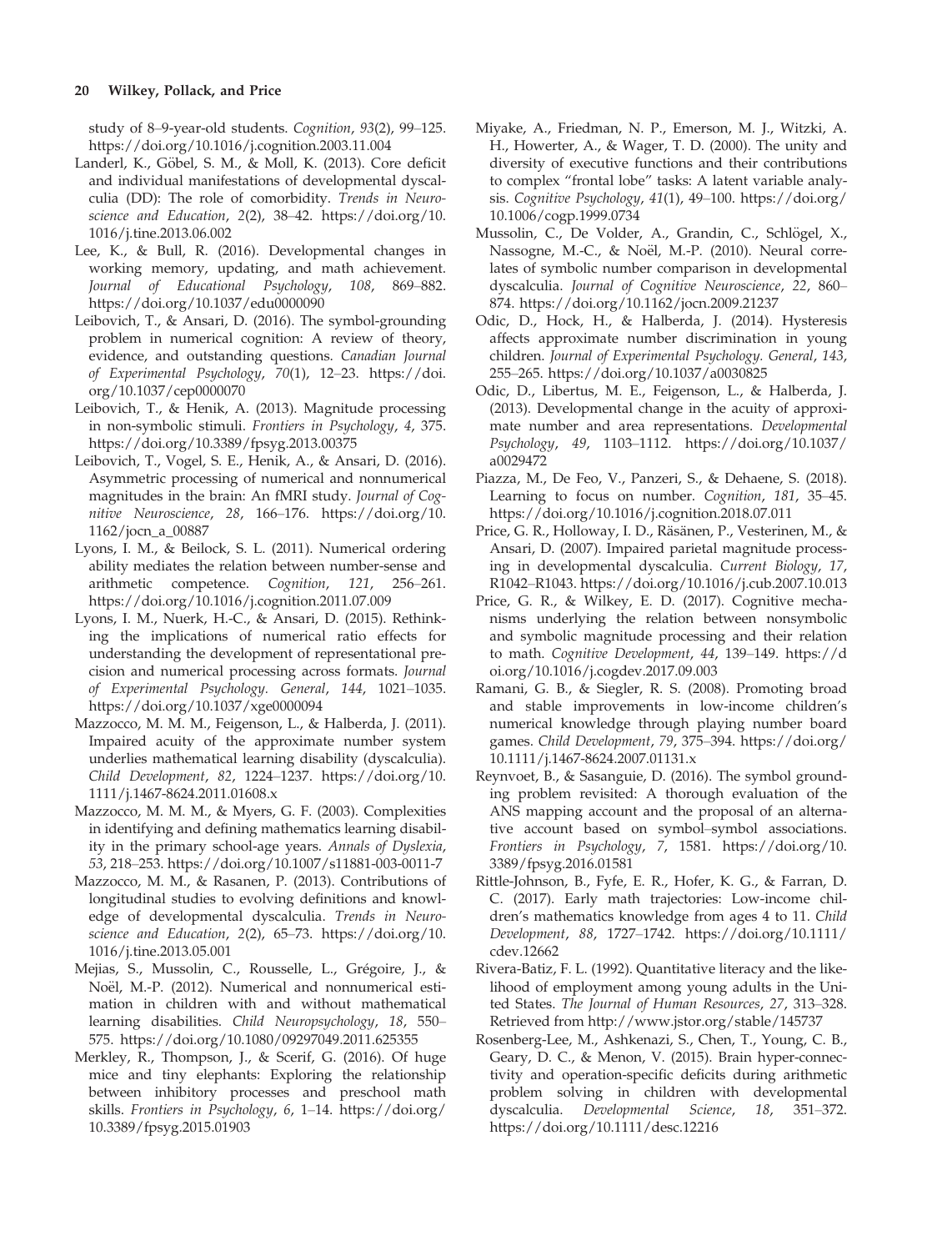- Rotzer, S., Kucian, K., Martin, E., von Aster, M., Klaver, P., Loenneker, T., . . . Loenneker, T. (2008). Optimized voxel-based morphometry in children with developmental dyscalculia. NeuroImage, 39, 417–422. [https://d](https://doi.org/10.1016/j.neuroimage.2007.08.045) [oi.org/10.1016/j.neuroimage.2007.08.045](https://doi.org/10.1016/j.neuroimage.2007.08.045)
- Rotzer, S., Loenneker, T., Kucian, K., Martin, E., Klaver, P., & von Aster, M. (2009). Dysfunctional neural network of spatial working memory contributes to developmental dyscalculia. Neuropsychologia, 47(13), 2859– 2865. [https://doi.org/10.1016/j.neuropsychologia.2009.](https://doi.org/10.1016/j.neuropsychologia.2009.06.009) [06.009](https://doi.org/10.1016/j.neuropsychologia.2009.06.009)
- Rourke, B. P., & Conway, J. A. (1997). Disabilities of arithmetic and mathematical reasoning perspectives from neurology and neuropsychology. Journal of Learning Disabilities, 30(1), 34–46. [https://doi.org/10.1177/](https://doi.org/10.1177/002221949703000103) [002221949703000103](https://doi.org/10.1177/002221949703000103)
- Rousselle, L., & Noël, M.-P. (2007). Basic numerical skills in children with mathematics learning disabilities: A comparison of symbolic vs. non-symbolic number magnitude processing. Cognition, 102, 361–395. [https://doi.](https://doi.org/10.1016/j.cognition.2006.01.005) [org/10.1016/j.cognition.2006.01.005](https://doi.org/10.1016/j.cognition.2006.01.005)
- Rykhlevskaia, E., Uddin, L. Q., Kondos, L., & Menon, V. (2009). Neuroanatomical correlates of developmental dyscalculia: Combined evidence from morphometry and tractography. Frontiers in Human Neuroscience, 3, 51.<https://doi.org/10.3389/neuro.09.051.2009>
- Schneider, M., Beeres, K., Coban, L., Merz, S., Susan Schmidt, S., Stricker, J., & De Smedt, B. (2017). Associations of non-symbolic and symbolic numerical magnitude processing with mathematical competence: A meta-analysis. Developmental Science, 20, e12372. <https://doi.org/10.1111/desc.12372>
- Schwenk, C., Sasanguie, D., Kuhn, J. T., Kempe, S., Doebler, P., & Holling, H. (2017). (Non-)symbolic magnitude processing in children with mathematical difficulties: A meta-analysis. Research in Developmental Disabilities, 64, 152–167.<https://doi.org/10.1016/j.ridd.2017.03.003>
- Shalev, R. S. (2004). Developmental dyscalculia. Journal of Child Neurology, 19, 765–771. [https://doi.org/10.1177/](https://doi.org/10.1177/08830738040190100601) [08830738040190100601](https://doi.org/10.1177/08830738040190100601)
- Shalev, R. S., Auerbach, J., & Gross-Tsur, V. (1995). Developmental dyscalculia behavioral and attentional aspects: A research note. Journal of Child Psychology and Psychiatry, and Allied Disciplines, 36, 1261–1268. <https://doi.org/10.1111/j.1469-7610.1995.tb01369.x>
- Shalev, R. S., Auerbach, J., Manor, O., & Gross-Tsur, V. (2000). Developmental dyscalculia: Prevalence and prognosis. European Child & Adolescent Psychiatry, 9(Suppl. 2), S58–S64.<https://doi.org/10.1007/s007870070009>
- Siegel, L. S., & Ryan, E. B. (1989). The development of working memory in normally achieving and subtypes of learning disabled children. Child Development, 60, 973.<https://doi.org/10.2307/1131037>
- Starr, A., DeWind, N. K., & Brannon, E. M. (2017). The contributions of numerical acuity and non-numerical stimulus features to the development of the number sense and symbolic math achievement. Cognition, 168, 222–233. <https://doi.org/10.1016/j.cognition.2017.07.004>
- Szkudlarek, E., & Brannon, E. M. (2017). Does the approximate number system serve as a foundation for symbolic mathematics? Language Learning and Development, 13, 171–190. [https://doi.org/10.1080/15475441.](https://doi.org/10.1080/15475441.2016.1263573) [2016.1263573](https://doi.org/10.1080/15475441.2016.1263573)
- Szűcs, D. (2016). Subtypes and comorbidity in mathematical learning disabilities: Multidimensional study of verbal and visual memory processes is key to understanding. Progress in Brain Research, 227, 277–304. <https://doi.org/10.1016/bs.pbr.2016.04.027>
- Szűcs, D., Devine, A., Soltesz, F., Nobes, A., & Gabriel, F. (2013). Developmental dyscalculia is related to visuospatial memory and inhibition impairment. Cortex, 49, 2674–2688.<https://doi.org/10.1016/j.cortex.2013.06.007>
- Szűcs, D., Devine, A., Soltesz, F., Nobes, A., & Gabriel, F. (2014). Cognitive components of a mathematical processing network in 9-year-old children. Developmental Science, 17, 506–524. [https://doi.org/10.1111/desc.](https://doi.org/10.1111/desc.12144) [12144](https://doi.org/10.1111/desc.12144)
- Szűcs, D., & Goswami, U. (2013). Developmental dyscalculia: Fresh perspectives. Trends in Neuroscience and Education, 2(2), 33–37. [https://doi.org/10.1016/j.tine.](https://doi.org/10.1016/j.tine.2013.06.004) [2013.06.004](https://doi.org/10.1016/j.tine.2013.06.004)
- Szűcs, D., Nobes, A., Devine, A., Gabriel, F. C., & Gebuis, T. (2013). Visual stimulus parameters seriously compromise the measurement of approximate number system acuity and comparative effects between adults and children. Frontiers in Psychology, 4, 444. [https://doi.org/10.](https://doi.org/10.3389/fpsyg.2013.00444) [3389/fpsyg.2013.00444](https://doi.org/10.3389/fpsyg.2013.00444)
- vanMarle, K., Chu, F. W., Mou, Y., Seok, J. H., Rouder, J., & Geary, D. C. (2018). Attaching meaning to the number words: Contributions of the object tracking and approximate number systems. Developmental Science, 21 (1), 1–17.<https://doi.org/10.1111/desc.12495>
- Viarouge, A., Courtier, P., Hoppe, M., Melnik, J., Houdé, O., & Borst, G. (2017). Spontaneous orientation towards irrelevant dimensions of magnitude and numerical acuity. Learning and Instruction, 54, 156–163. [https://doi.](https://doi.org/10.1016/j.learninstruc.2017.09.004) [org/10.1016/j.learninstruc.2017.09.004](https://doi.org/10.1016/j.learninstruc.2017.09.004)
- Wilkey, E. D., Barone, J. C., Mazzocco, M. M. M., Vogel, S. E., & Price, G. R. (2017). The effect of visual parameters on neural activation during nonsymbolic number comparison and its relation to math competency. NeuroImage, 159, 430–442. [https://doi.org/10.1016/j.ne](https://doi.org/10.1016/j.neuroimage.2017.08.023) [uroimage.2017.08.023](https://doi.org/10.1016/j.neuroimage.2017.08.023)
- Wilkey, E. D., & Price, G. R. (in press). Attention to number: The convergence of numerical magnitude processing, attention, and mathematics in the inferior frontal gyrus. Human Brain Mapping. Advance online publication.<https://doi.org/10.1002/hbm.24422>
- Willcutt, E. G., Petrill, S. A., Wu, S., Boada, R., DeFries, J. C., Olson, R. K., & Pennington, B. F. (2013). Comorbidity between reading disability and math disability. Journal of Learning Disabilities, 46, 500–516. [https://doi.org/](https://doi.org/10.1177/0022219413477476) [10.1177/0022219413477476](https://doi.org/10.1177/0022219413477476)
- Wilson, A. J., Andrewes, S. G., Struthers, H., Rowe, V. M., Bogdanovic, R., & Waldie, K. E. (2015). Dyscalculia and dyslexia in adults: Cognitive bases of comorbidity.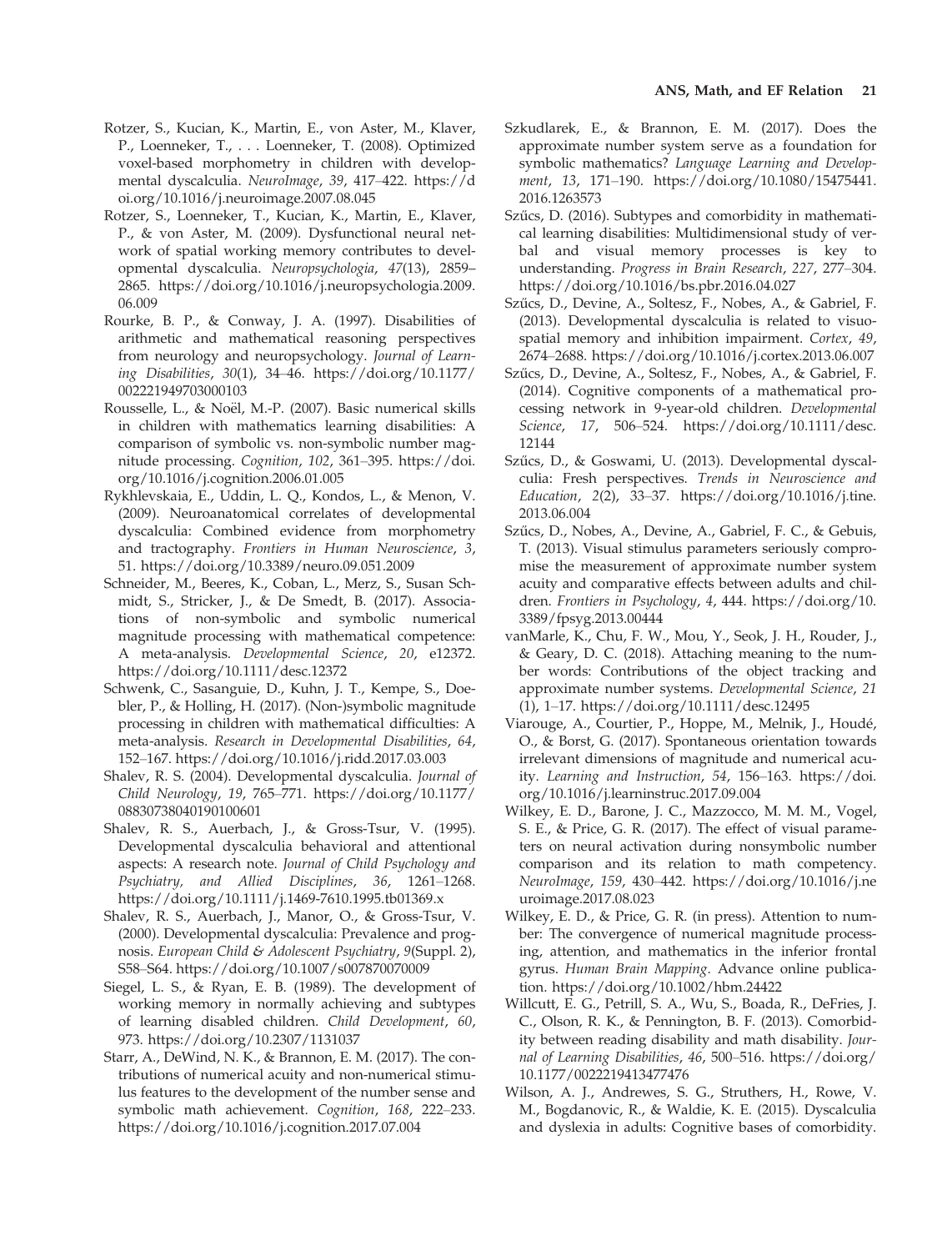#### 22 Wilkey, Pollack, and Price

Learning and Individual Differences, 37, 118–132. <https://doi.org/10.1016/j.lindif.2014.11.017>

- Wilson, A. J., & Dehaene, S. (2007). Number sense and developmental dyscalculia. In D. Coch, G. Dawson, & K. W. Fischer (Eds.), Human behavior, learning, and the developing brain: Atypical development (pp. 212–238). New York, NY: Guilford.
- Woodcock, R. W., McGrew, K. S., & Mather, N. (2001). Woodcock–Johnson III Tests of Achievement. Itasca, IL: Riverside.
- Wright, A., & Diamond, A. (2014). An effect of inhibitory load in children while keeping working memory load constant. Frontiers in Psychology, 5, 213. [https://doi.](https://doi.org/10.3389/fpsyg.2014.00213) [org/10.3389/fpsyg.2014.00213](https://doi.org/10.3389/fpsyg.2014.00213)

# Appendix A Detailed Results From 6.7th Percentile Cutoff Sample Achievement Group Analysis

To make current results more easily comparable to previous literature that used differing cutoff thresholds for determining DD groups, this study also examined whether there were differences between two commonly used thresholds for determining a dyscalculic sample. This threshold has varied widely across studies, and has likely contributed to disagreement among findings (Mazzocco & Myers, 2003). Another commonly used threshold is mathematics achievement scores 1.5 SDs below the nationally normed means, which is equivalent to performance below the 6.7th percentile (Kaufmann et al., 2013; Price et al., 2007; Rotzer et al., 2009). This threshold resulted in the following achievement groupings:  $DD \leq 6.7$ th percentile; LA, 6.7th–25th percentile; TA, 25th–95th percentile. Again, individuals were placed in achievement groups if their mathematics achievement scores were consistently in the designated achievement range at two of the three early assessments (pre-K-first grade) AND two of the three later assessments (fifth–seventh grades). Given these criteria, 221 children fit into consistent achievement groups across early and later assessment periods, 11 children met the criteria for DD, 22 for LA, and the same 188 children were TA. Descriptive statistics in Table A1.

#### Results

As in the first achievement group sample, there were no differences according to gender distribution percentages of mathematics achievement groups with the 6.7th percentile cutoff grouping, Pearson  $\chi^2(2) = 4.045$ ,  $p = .132$ , Cramer's V = .132, nor in mathematics achievement  $f(446) = 1.182$ nor in mathematics achievement,  $t(446) = 1.182$ ,  $p = .238$ , Cohen's  $d = 0.112$ , or in nonsymbolic comparison accuracy,  $t(446) = 0.780$ ,  $p = .436$ , Cohen's  $d = 0.074$ , at sixth grade, the outcome year of interest for the second set of primary analyses.

# Detailed Results From 6.7th Percentile Cutoff Sample Achievement Group Analysis

For the 6.7th percentile cutoff sample, there was an effect of congruency in the DD and TA groups [t  $(10) = 3.855$ ,  $p = .003$ , Cohen's  $d = 1.968$  for DD; t  $(187) = 6.795$ ,  $p < .001$ , Cohen's  $d = 0.844$  for TA], but not in the LA group  $[t(21) = 0.705, p = .068,$ Cohen's  $d = 0.705$ ]. The right panel of Figure A1 shows the congruency effect for DD and TA groups in the 6.7 percentile cutoff sample. Levene's test of equality of variances showed no significant differences in variance across groups for mean accuracy of congruent trials or incongruent trials. Results from the ANOVA showed that there was no effect of achievement group on number comparison performance for congruent trials  $[F(2, 218) = 0.389]$ ,  $p = .679$ ,  $\eta^2 = .003$ , but there was a significant effect of achievement group on number comparison performance for incongruent trials  $[F(2, 218) = 4.947]$ ,  $p = .008$ ,  $\eta^2 = .043$ . After adjusting for multiple comparisons, one-tailed post hoc tests indicated lower accuracy rates for DD than TA children (Bonferroni adjusted  $p = .003$ , Hedge's  $g = 0.997$ ), lower accuracy rates for DD than LA children (Bonferroni adjusted  $p = .011$ , Hedge's  $g = 0.821$ ), and no difference between LA and TA groups (Bonferroni adjusted  $p = .500$ , Hedge's  $g = 0.028$ ).

Results from the ANCOVAs with the covariates of mean accuracy on the Hearts and Flowers mixed trials, max span on the backward Corsi block-tapping test, age at Grade 6 testing, and letter-word identification at the end of kindergarten indicated there was no effect of achievement group on number comparison performance for congruent trials [F  $(2, 214) = 0.208$ ,  $p = .812$ , partial  $\eta^2 = .002$ , but there was a significant effect for incongruent trials [F(2, 214) = 3.356,  $p = .037$ , partial  $\eta^2 = .030$ ]. After adjusting for multiple comparisons, one-tailed post hoc tests indicated lower accuracy rates for DD than TA children (Bonferroni adjusted  $p = .034$ , Hedge's  $g = 0.895$ ) lower accuracy rates for DD than LA (Bonferroni adjusted  $p = .017$ , Hedge's  $g = 0.893$ ) and no difference between LA and TA groups (Bonferroni adjusted  $p = .500$ , Hedge's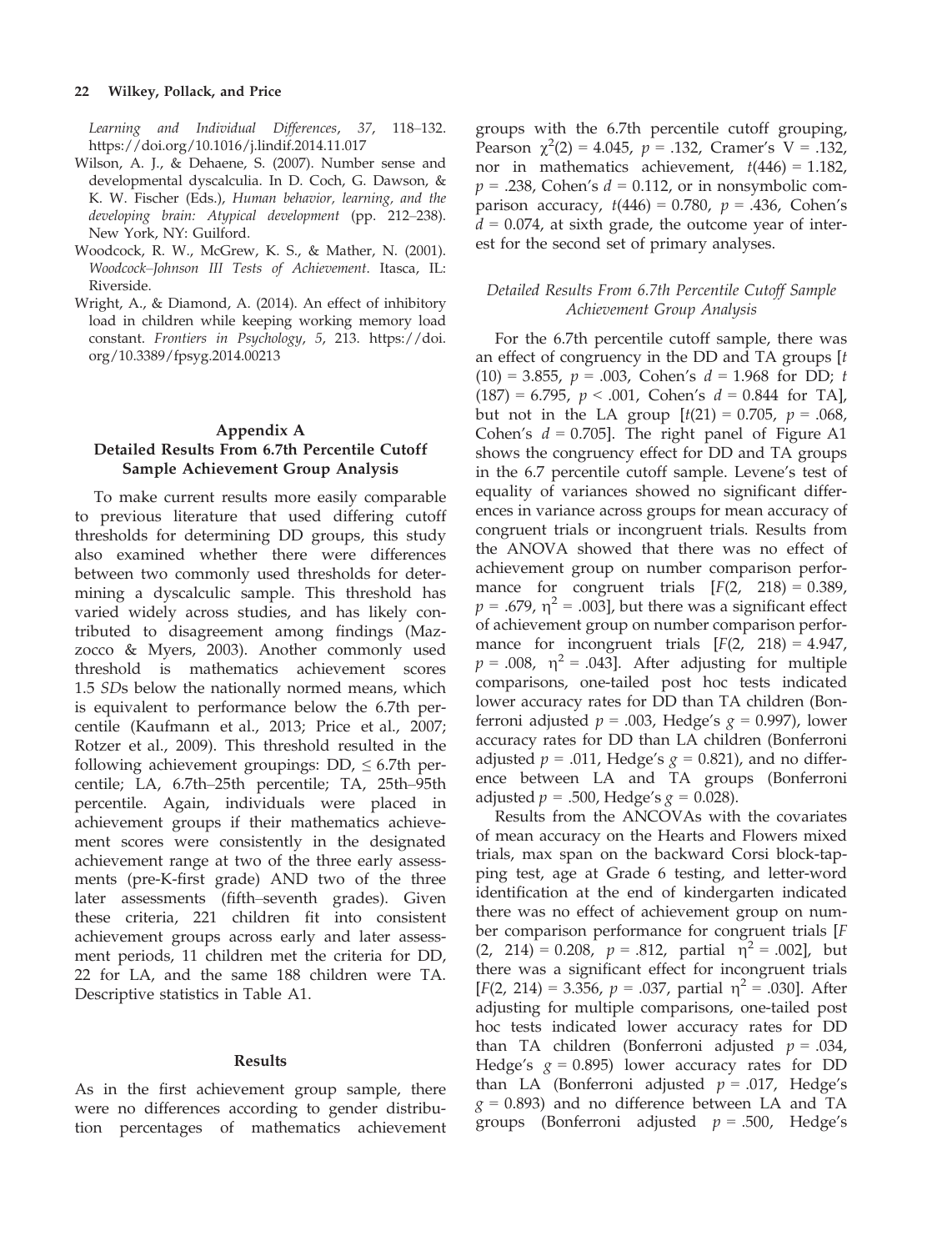| Table A1                                                          |  |  |
|-------------------------------------------------------------------|--|--|
| Descriptive Statistics for Experimental and Standardized Measures |  |  |

|                                                           |       | female) | 10th Percentile cutoff<br>sample ( $n = 222, 116$ ) | 6.7th Percentile cutoff<br>sample ( $n = 221, 115$ )<br>female) |      |               | Entire sample ( $n = 448$ ,<br>250 female) |      |               |
|-----------------------------------------------------------|-------|---------|-----------------------------------------------------|-----------------------------------------------------------------|------|---------------|--------------------------------------------|------|---------------|
|                                                           | M     | SD      | Range                                               | $\boldsymbol{M}$                                                | SD   | Range         | $\boldsymbol{M}$                           | SD   | Range         |
| Age (years), pre-K                                        | 5.1   | 0.3     | $4.5 - 6.4$                                         | 5.1                                                             | 0.3  | $4.5 - 6.4$   |                                            |      |               |
| Age (years), sixth grade                                  | 12.0  | 0.3     | $11.4 - 13.4$                                       | 12.0                                                            | 0.3  | $11.4 - 13.4$ | 12.0                                       | .32  | $11.4 - 13.4$ |
| Nonsymbolic comparison (accuracy, %)                      | 75.5  | 5.29    | 58.6-91.4                                           | 75.6                                                            | 5.3  | 58.6–91.4     | 74.8                                       | 5.48 | 48.6-91.4     |
| Backward Corsi (max span) <sup>a</sup>                    | 5.1   | 1.2     | $2 - 8$                                             | 5.2                                                             | 1.1  | $2 - 8$       | 4.81                                       | 1.22 | $2 - 8$       |
| Hearts and flowers (accuracy, $\%$ ) <sup>a</sup>         | 76.4  | 14.4    | $40 - 100$                                          | 76.8                                                            | 13.9 | $44 - 100$    | 73.4                                       | 14.5 | $35 - 100$    |
| Letter-word identification—WCJ-III (K, percentile rank)   | 111.8 | 14.1    | $73 - 144$                                          | 111.8                                                           | 14.2 | 73-144        | 109.7                                      | 12.7 | $73 - 144$    |
| Math achievement—WCJ-III (pre-K, percentile rank)         | 51.3  | 24.9    | $1.0 - 95.0$                                        | 52.4                                                            | 23.8 | $1.0 - 95.0$  |                                            |      |               |
| Math achievement-WCJ-III (K, percentile rank)             | 52.1  | 24.7    | $0.0 - 93.0$                                        | 52.7                                                            | 23.8 | $0.0 - 93.0$  |                                            |      |               |
| Math achievement—WCJ-III (first grade, percentile rank)   | 48.1  | 24.6    | $0.4 - 95.5$                                        | 48.6                                                            | 24.1 | $0.4 - 95.5$  |                                            |      |               |
| Math achievement—KM-3 (fifth grade, percentile rank)      | 39.2  | 23.5    | $0.5 - 96.2$                                        | 39.6                                                            | 23.1 | $0.7 - 96.2$  |                                            |      |               |
| Math achievement—KM-3 (sixth grade, percentile rank)      | 42.1  | 22.7    | $0.5 - 92.5$                                        | 42.4                                                            | 22.3 | $1.0 - 92.5$  | 27.0                                       | 23.1 | $0.5 - 92.5$  |
| Math achievement-KM-3 (seventh grade, percentile<br>rank) | 42.6  | 22.9    | $0.5 - 94.1$                                        | 42.9                                                            | 22.5 | $0.5 - 94.1$  |                                            |      |               |

Note. WCJ-III = Woodcock Johnson-III; KM-3 = KeyMath-3.

<sup>a</sup>Raw scores reported here for year available. See sections 2.4.2 and 2.4.3 for a detailed description of scores used for analyses.





 $g = 0.112$ ). These results replicate the pattern observed in the ANOVA.

The same ANOVA's and ANCOVAs were conducted on groups formed with the 6.7th percentile cutoff threshold for both congruent and incongruent trials and results fit the same pattern as those of the 10th percentile cutoff. In sum, all ANOVA's and ANCOVAs conducted on both the 10th and 6.7th percentile cut-off samples show the same pattern of results whereby: (a) no group differences are observed for congruent trials of the nonsymbolic comparison task, (b) the DD group performs significantly below LA and TA groups on incongruent trials even when controlling for other cognitive factors and early reading achievement, and (c) no group differences are present between LA and TA groups on incongruent trials.

# Appendix B Details of Missing Sixth-Grade Corsi Span Scores

At the sixth-grade assessment, 22 children (of  $n = 448$ ) did not proceed from instruction in the backward Corsi to successful completion of a trial, indicating noncompliance with the task or a failure